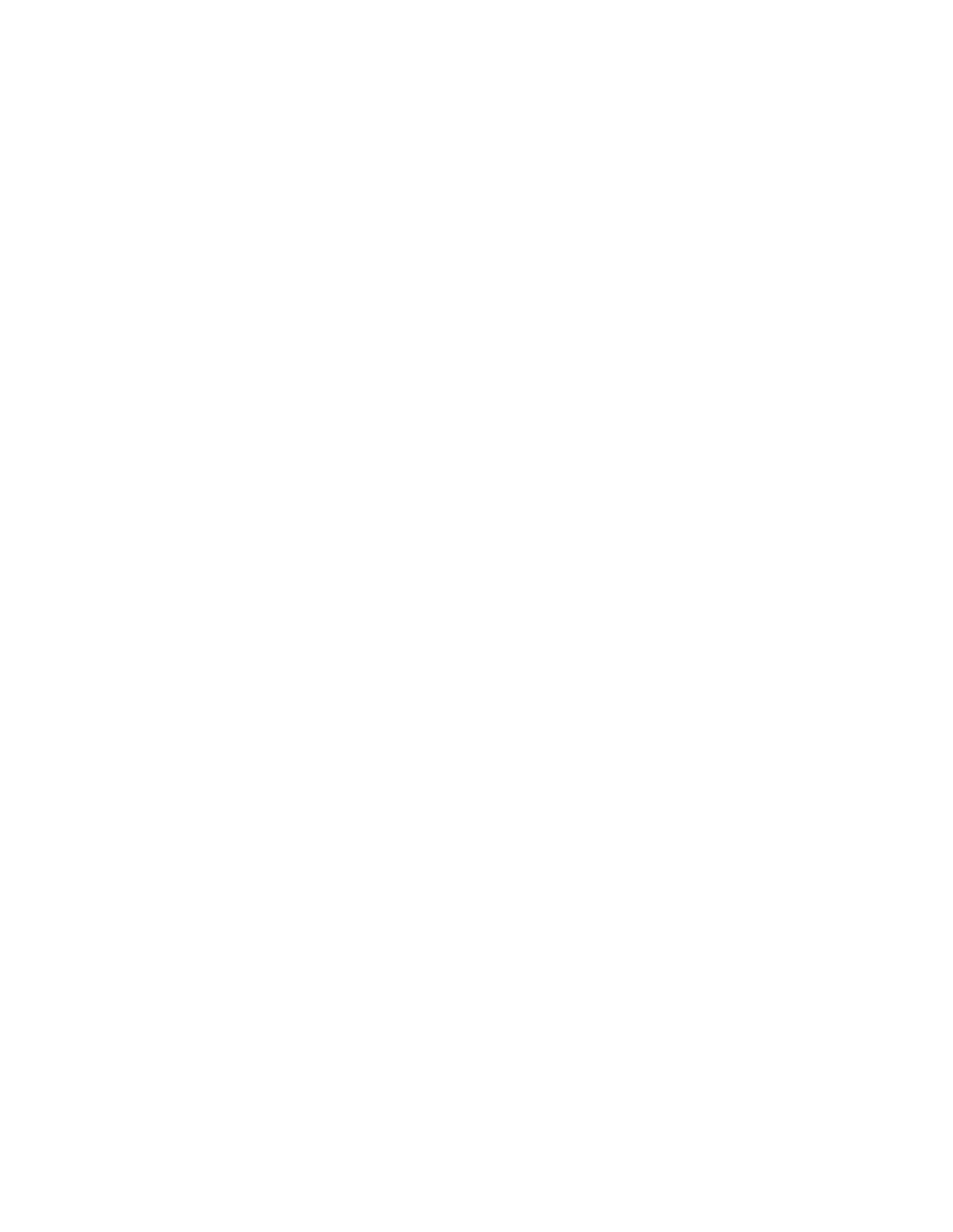17.01 **AUTHORITY AND PURPOSE** In accordance with the authority granted by Wis. Stats. §60.74, 61.35, and 62.23, and for the purpose listed in §62.23, the Village ordains these zoning regulations. The provisions of this chapter shall be held to be minimum requirements adopted to promote the health, safety, morals, comfort, prosperity and general welfare of the Village. This chapter shall not repeal, impair or modify private covenants or public ordinances, except that it shall apply whenever it imposes more severe restrictions on land use.

17.02 **INTENT** It is the general intent of this chapter to regulate and restrict the use of all structures, lands and waters; regulate and restrict lot coverage, population distribution and density; and regulate and restrict size and location of all structures so as to lesson congestion in and promote the safety and efficiency of the streets and highways; secure safety from fire, flooding, panic and other dangers; provide adequate light, air, sanitation and drainage; prevent overcrowding; avoid undue population concentration; facilitate the adequate provision of public facilities and utilities; facilitate the use of solar energy devices and other innovative development techniques; stabilize and protect property values; further the appropriate use of land conservation of natural resources; preserve and promote the beauty of the community; and implement the community's comprehensive plan or plan components. In addition, regulations set forth in this chapter have been adopted to prevent and control erosion, sedimentation and other pollution of surface waters; to further the maintenance of safe and healthful water conditions and prevent flood damage to persons and property. To this end, it is further intended to provide for the administration and enforcement of this chapter and to provide penalties for its violation.

17.03 **DEFINITIONS** For the purposes of this chapter, certain words and terms are defined as follows:

(1) ACCESSORY USE, BUILDING OR STRUCTURE. Any detached building or structure, which is subordinate to the principal building on the lot, and serving a use subordinate to the principal use on a lot and used for purposes customarily incident to the principal use.

(2) ALLEY. A street, public right-of-way or thoroughfare affording only secondary access to abutting properties.

(3) BABYSITTING. Act of providing care and supervision for fewer than four children. This definition does not apply when the babysitter is related to the child or when more than four children in on household are related.

(4) BASEMENT. A story partly underground with at least one-half (½) of its height below the average level of the adjoining ground, which is not used as living area.

(5) BOARDING HOUSE. A building other than a hotel where meals or lodging and meals are provided for compensation for 3 or more persons of the owner's family.

(6) BUILDING. Any structure having a roof supported by columns or walls for the protection, shelter, enclosure or support of persons, animals or property.

(7) BUILDING AREA. Total ground coverage in square feet of all buildings and structures including garages, carports and other attached or accessory structures.

(8) BUILDING HEIGHT. The vertical distance from the top of the building roof to the average elevation at the front property line.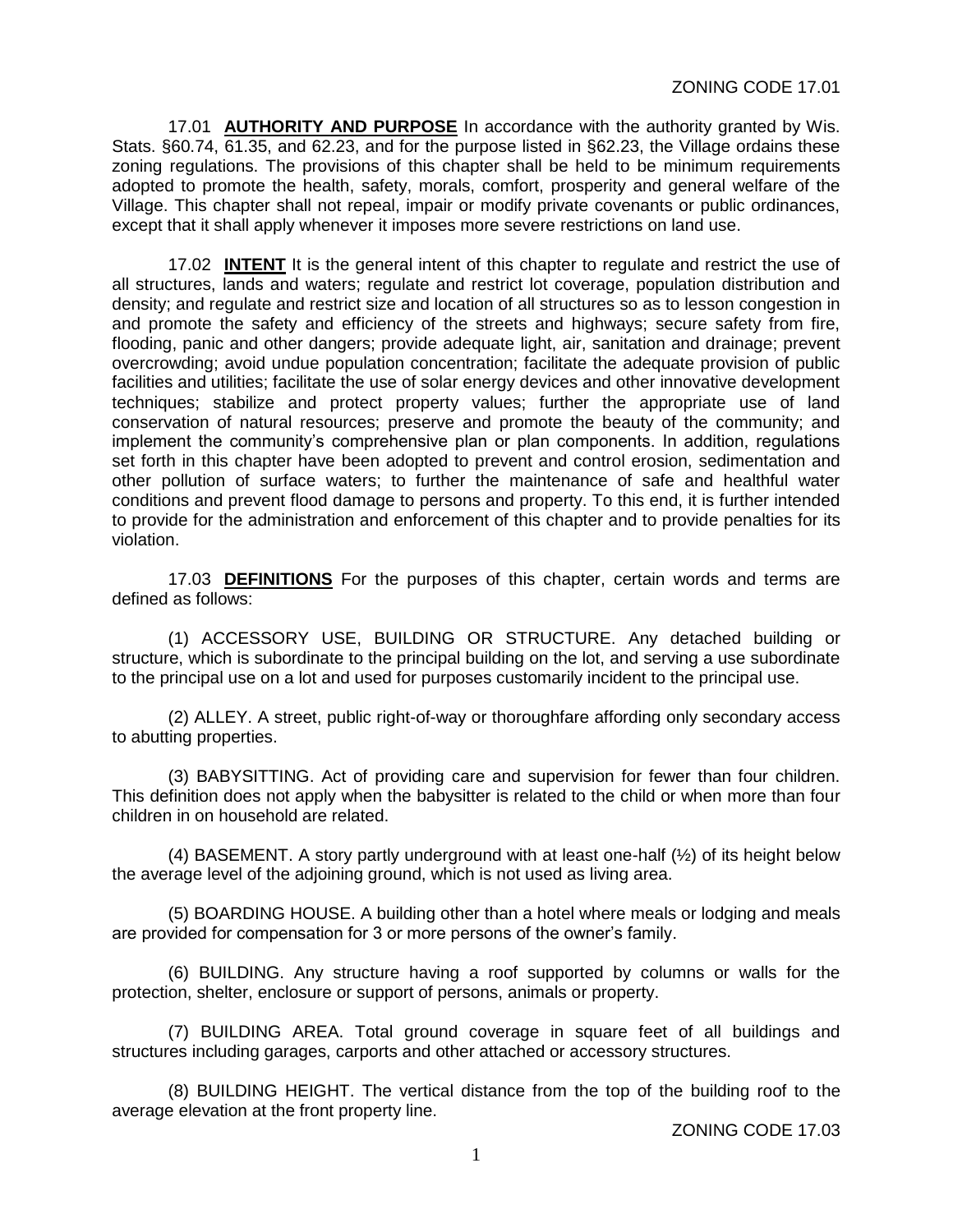(9) CHANNEL. Flood lands normally occupied by a stream, lake bed or other body of water under average annual high-water flow conditions while confined within generally wellestablished banks.

(10) COMMUNITY LIVING ARRANGEMENT. Facilities licensed and operated or permitted under the authority of the state statutes: child welfare agencies under Wis. Stat. §48.60, group foster homes for children under Wis. Stats. §48.02(7m), and community-based residential facilities under Wis. Stats. §50.01; but does not include day care centers, nursing homes, general hospitals, special hospitals, prisons or jails. The establishment of community living arrangements is governed by Wis. Stats. §46.03(22), 59.97(15), 60.63 and 61.35.

(11) CONDITIONAL USE. A use of land which, while appropriate for inclusion within a given district, poses a high likelihood of creating problems with regard to nearby parcels of land or the occupants thereof, and which is, therefore, permitted only subject to the fulfillment of conditions which effectively insure that no such problems will be created.

(12) CONDOMINIUM. A building or group of buildings, in which units are owned individually, and the structure, common areas and facilities are owned by all owners on a proportional, undivided basis. It is a legal form of ownership of real estate and not a specific building type or style. Each individual unit constitutes one dwelling unit.

(13) CONSTRUCTION SITE CONTROL MEASURE. A control measure set to meet the states erosion control requirements.

(14) DAY CARE CENTER. An establishment providing care and supervision for four or more persons under the age of seven and licensed by the state pursuant to Wis. Stats. §48.65.

(15) DENSITY. The number of living units per net acre allowable under a schedule of district regulations.

(16) DETACHED ENERGY SYSTEMS. (Outdoor Heating Devices) An alternative energy source system which is not located within the primary dwelling/structure on the parcel(s).

(17) DRIVE-IN ESTABLISHMENT. A place of business in which patrons can be served while remaining in their vehicles.

(18) DWELLING, SINGLE FAMILY. A detached building designed for, or occupied exclusively by, one family or household unit.

(19) DWELLING, TWO-FAMILY. A detached building containing two separate dwelling (or living units), designed for occupancy by not more than two families.

(20) EMERGENCY SHELTER. Public or private enclosures designed to protect people from flood, windstorm, fire, riots or invasions; and from aerial, radiological, biological or chemical warfare.

(21) ENVIRONMENTAL CONTROL FACILITY. Facility, temporary or permanent, which is reasonably expected to abate, reduce or aid in the prevention, measurement, control or monitoring of noise, air or water pollutants, solid waste or thermal pollution, radiation or other pollutants, including facilities installed principally to supplement or to replace existing property or equipment not meeting or allegedly not meeting acceptable pollution control standards or which are to be supplemented or replaced by other pollution control facilities.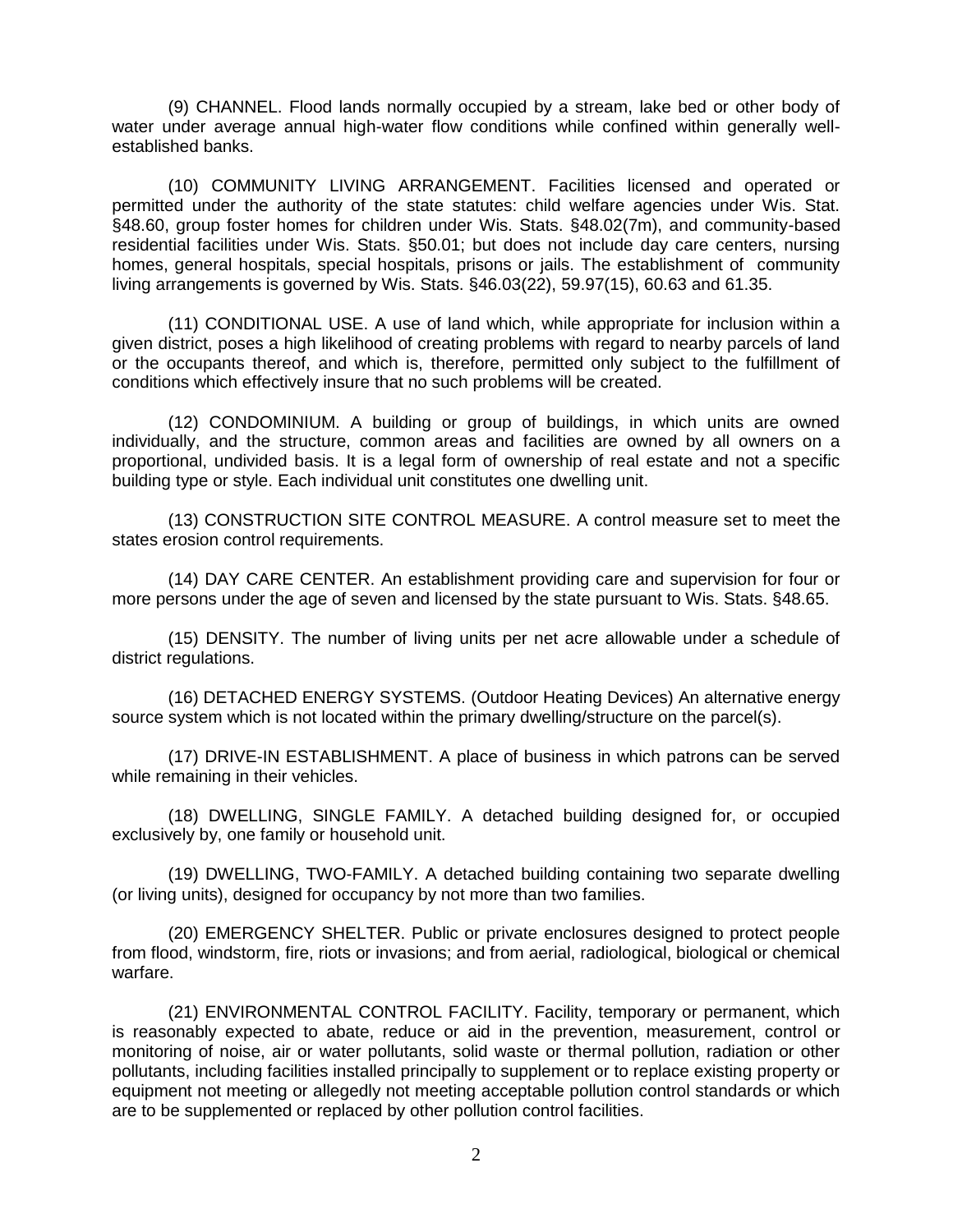(22) EROSION. The detachment and movement of soil, sediment or rock fragments by water, wind, ice or gravity.

(23) ESSENTIAL SERVICES. Services provided by public and private utilities necessary for the exercise of the principal use or service of the principal structure. These services include underground, surface or overhead gas, electrical, steam, water, sanitary sewerage, storm water drainage, and communication, systems and accessories thereto, such as poles, towers, wires, mains, drains, vaults, culverts, laterals, sewers, pipes, catch basis, water storage tanks, conduits, cables, fire alarm boxes, police call boxes, traffic signals, pumps, lift stations and hydrants, but does not include buildings.

(24) FAMILY. A group of persons related by blood, marriage or adoption or not more than four unrelated persons who live together in one dwelling unit as a single housekeeping facility.

(25) FOSTER FAMILY HOME. The primary domicile of a foster parent which is for four or fewer foster children and which is licensed pursuant to Wis. Stats. §48.62.

(26) FRONTAGE. The smallest dimension of a lot abutting a public street measured along the street right-of-way.

(27) GARAGE, PRIVATE. A structure primarily intended for and used for the enclosed storage or shelter of the private motor vehicles of the families resident upon the premises.

(28) GARAGE, PUBLIC. A structure or premises, other than a private or storage garage, where motor vehicles are equipped, repaired, serviced or stored.

(29) GROUP FOSTER HOME. A facility operated by a person required to be licensed by the state pursuant to Wis. Stats. §48.62 for the care and maintenance of five to eight foster children.

(30) HOME OCCUPATION. A gainful occupation conducted by members of a family only, within their place of residence, and incidental to the residential use and provided that any stock in trade that is kept or sold is incidental to the occupation.

(31) HOUSING FOR ELDERLY. A dwelling unit designed and constructed to be occupied by elderly person. An elderly person is a person who is 62 years of age or older on the date such person intends to occupy the premises or a family, the head of which or his spouse, is an elderly person.

(32) HOTEL. A building in which lodging, with or without meals, is offered to transient guest for compensation and in which there are more than 5 sleeping rooms with no cooking facilities in any individual room or apartment.

(33) JUNKYARD OR SALVAGE YARD. An area consisting of building, structures or premises where junk waste and discarded or salvage materials are bought, sold, exchanged, stored, baled, packed, disassembled or handled, including automobile wrecking yards and house wrecking and structural steel materials and equipment yards, but not including the purchase or storage of used furniture and household equipment or used cars in operable condition. Junkyards are not permitted in the Village.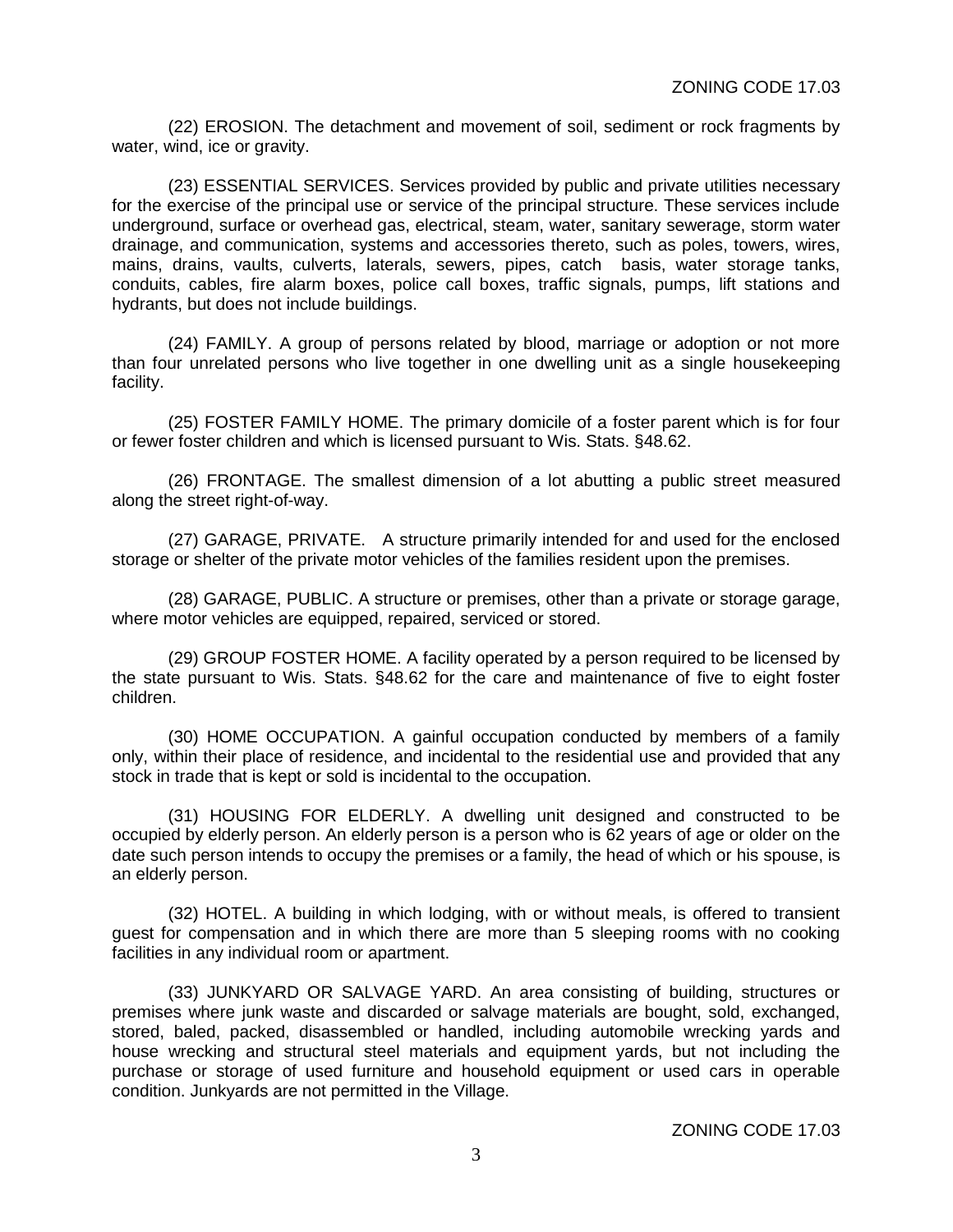(34) LAND DEVELOPING. The Construction of buildings, roads, parking lots, paved storage area and similar facilities.

(35) LAND USER. Any person operating, leasing, renting or having made other arrangements with the landowner by which the landowner authorized use of his land.

(36) LAND OWNER. Any person holding title to or having an interest in land.

(37) LIVING AREA. The total area bounded by the exterior walls of a building at the floor levels, but not including basement, utility rooms, garages, porches, breeze ways and unfinished attics.

(38) LOADING AREA. A completely off-street space or berth on the same lot for the loading or unloading of freight carriers, having adequate ingress and egress to a public street or alley.

(39) LOT. A parcel of land described in a recorded plat or deed.

(40) LOT, CORNER. A lot abutting on 2 or more streets at their intersection. (See Chapter 18 for more detail.)

(41) LOT LINES AND AREA. The peripheral boundaries of a parcel of land and the total area lying within such boundaries.

(42) LOT DEPTH. The mean horizontal distance between the front and rear lot lines.

(43) LOT WIDTH. The width of a parcel of land measured at the rear of the specified front yard.

(44) MACHINE SHOPS. A shop where lathes, presses, grinders, shapers and other wood and metal working machines are used such as blacksmith, tinsmith, welding and sheet metal shops; plumbing, heating and electrical repairs shops; and overhaul shops.

(45) MANUFACTURING. Any industrial operation, the making or processing of a product with machinery.

(46) MANUFACTURED DWELLING. Any structure or component thereof which is intended for use as a dwelling and;

(a) Is of closed construction and fabricated or assembled on site or off site in manufacturing facilities for installation, connection or assembly and installation at the building site;

(b) Is a building of open construction which is made or assembled in manufacturing facilities away from the building site for installation, connection, or assembly and installation on the building site and for which certification is sought by the manufacturer.

(c) A single or double width manufactured (mobile) home is not considered a manufactured dwelling.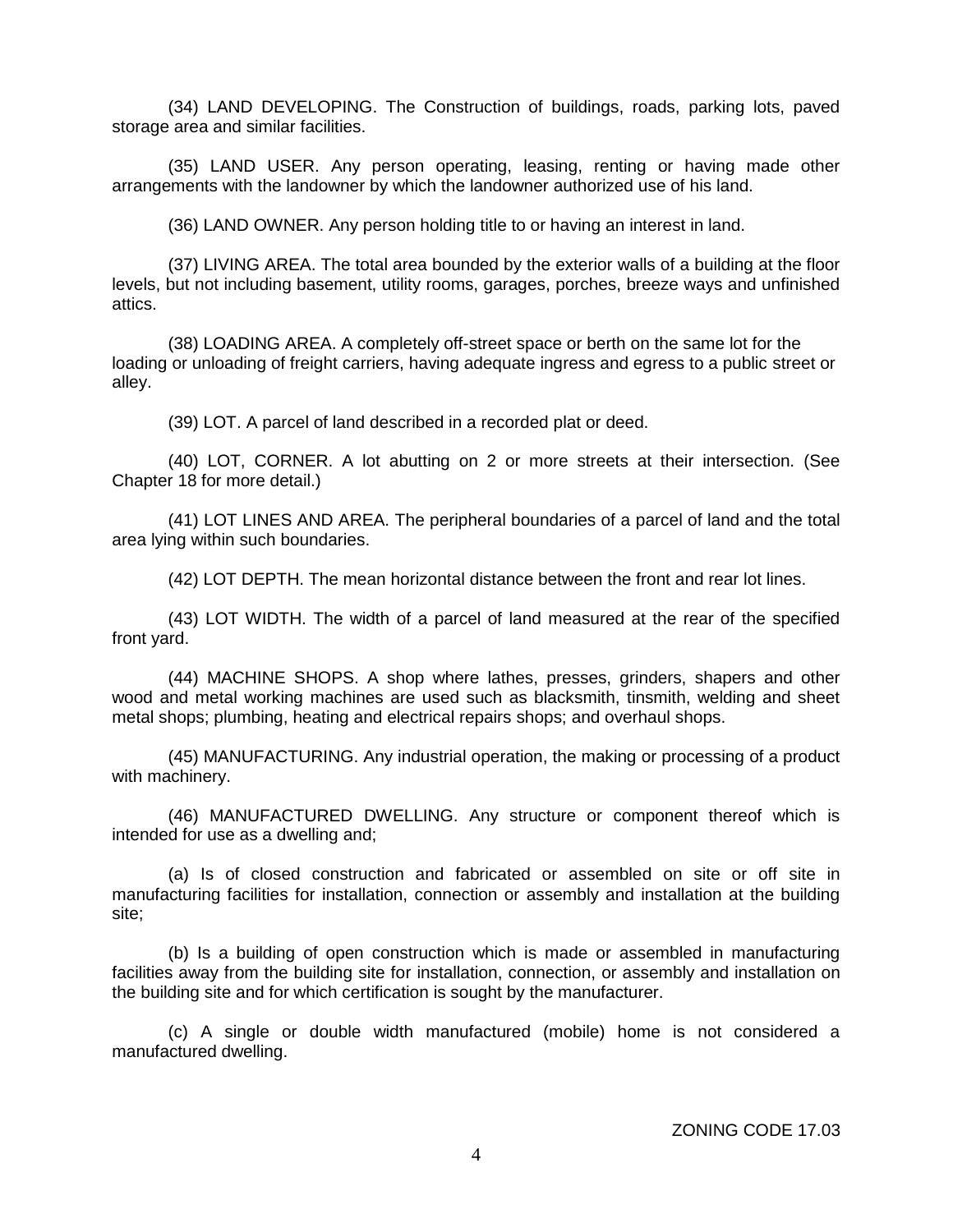(47) MINOR STRUCTURES. Any small, movable accessory structure or construction such as birdhouses, tool houses, pet house, play equipment, arbors, and walls and fences under 4 feet in height.

(48) MANUFACTURED OR MOBILE HOME. A structure which is, or was, originally constructed or designed to be transported on its own supporting frame and axle, by motor vehicle upon a public highway and is designed, equipped and used primarily for sleeping, eating and living quarters, or is intended to be so used; and includes any additions, attachments, annexes, foundations and appurtenances.

(49) MOBILE HOME PARK. A parcel or parcels of land designed, maintained, intended or used for the purpose of providing a location and accommodations for 2 or more mobile homes, including all buildings used or intended for use as part of the equipment thereof, whether or not a charge is made for the use of the mobile home park or its facilities; except that mobile home subdivision shall not be deemed a mobile home park. The park shall be licensed by the state and the Village.

(50) MOBILE HOME SUBDIVISION. A parcel of land subdivided into lots, each individually owned and utilized as the site for placement of a single mobile home and its facilities.

(51) MOTEL. A series of attached, semi-attached or detached sleeping units for the accommodation of transient guests.

(52) NONCONFORMING STRUCTURE. A building or premises lawfully used, occupied, or erected at the time of the passage of this chapter, or amendments thereto, which does not conform to the regulations of this chapter with respect to frontage, width, height, area, yard, parking, loading or distance requirements.

(53) PARKING SPACE. The area required for parking one automobile which, in this Title, is held to be an area ten feet wide and eighteen feet long (10' x 18'), not including passageways.

(54) PREMISES. A lot, parcel, tract or plot of land, together with the buildings and structures thereon.

(55) PUBLIC BUILDING: Are any type of building that is accessible to the public and is fund from public sources. Typically public buildings are funded through tax money

(56) RUNOFF. The rainfall, snow melt or irrigation water flowing over the ground surface.

(57) SERVICE BUILDING. A structure housing toilet, washing and bathing facilities as may be required by this chapter.

(58) SETBACK. The minimum horizontal distance between the lot line and the nearest point of a building or any projection thereof, excluding uncovered steps.

(59) SIGN. A structure or device on which advertising is displayed, or by which attention is directed to advertising on the same or any other structure, by any means visible to the eye.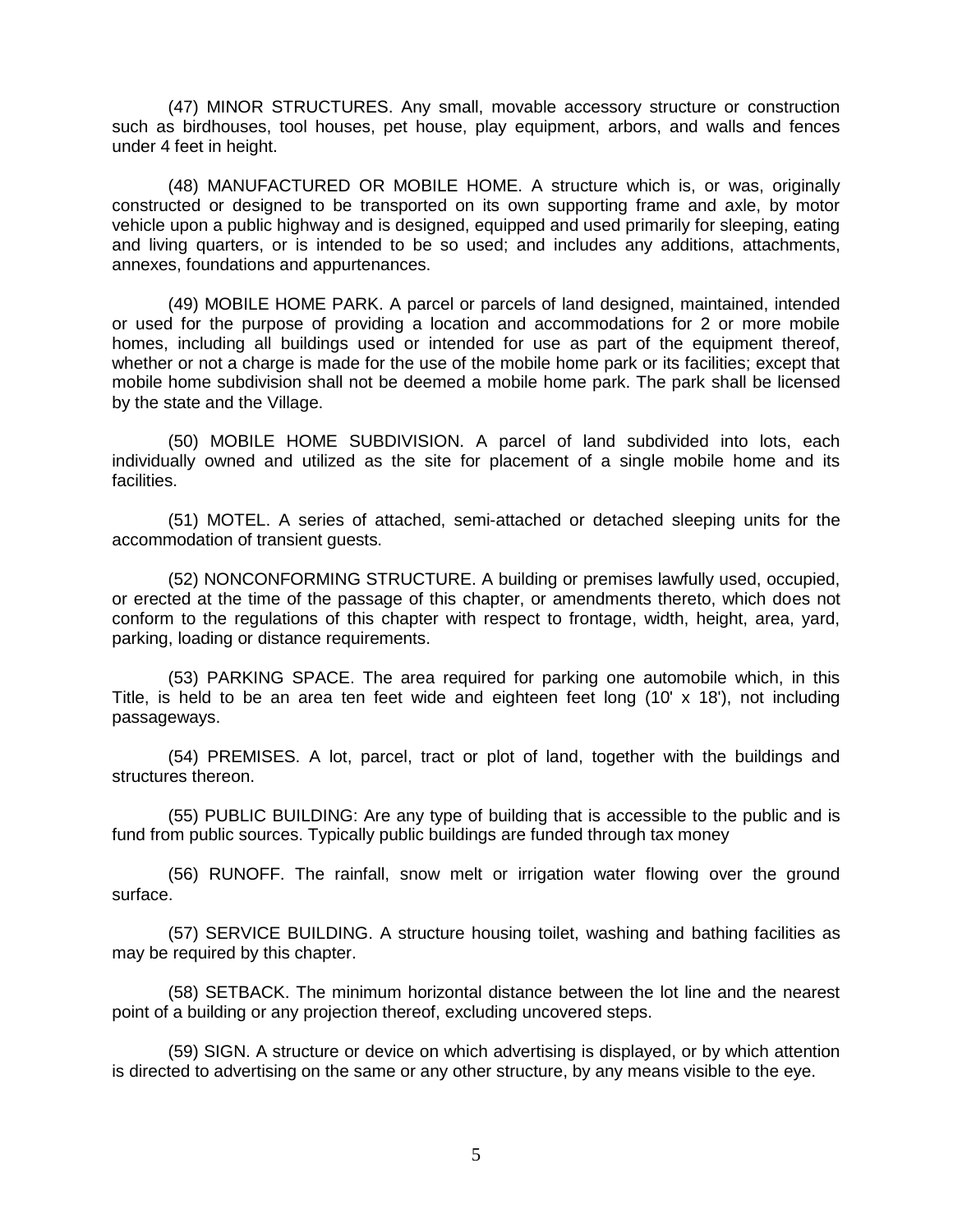(60) STORY. That portion of a building included between the surface of the floor next above it or the space between the floor and the ceiling next above it, if there be no floor above it. A basement or cellar having one-half or more of its height above grade is a story for the purposes of height regulation.

(61) STORY, HALF. The space under any roof except a flat roof, the wall plates of which on at least 2 opposite exterior walls are not more than 4 feet above the floor of such story.

(62) STREET. All property dedicated or intended for public or private street purposes or subject to public easements.

(63) STREET RIGHT-OF-WAY-LINE. The dividing line between a lot, tract or parcel of land and an abutting street.

(64) STRUCTURE. Anything constructed or erected having location on the ground.

(65) STRUCTURAL ALTERATION. Any change in the supporting members of a structure, such as foundations, bearing walls, columns, beams, or girder, or any substantial change in the roof structure or in the exterior or interior walls.

(66) TOWNHOUSES. A group of single-family dwellings, also called row houses, having an unpierced common wall between each adjacent section and the end units having side yards.

(67) TRAVEL TRAILER. A vehicular, portable unit designed as a temporary living unit for travel, recreation and vacation, which may take one of the following forms, or a similar form:

(a) A unit built on a chassis, having a body not exceeding 8 feet and body length not exceeding 32 feet; or

(b) A unit designed to be mounted on a truck chassis; or

(c) A unit constructed as an integral part of a self-propelled vehicle; or

(d) A canvas, folding unit mounted on wheels (pop-up).

(68) VARIANCE. A departure from the terms of this chapter where it is shown that unique physical circumstances applying to a land parcel causes hardship to the owner, and that the condition permitted by the departure will be in fundamental harmony with surrounding uses.

(69) VISION CLEARANCE TRIANGLE. An unoccupied triangular space at the corner of a corner lot which is bounded by the street lines and a setback line connecting points determined by measurement from the corner of each street line.

(70) WETLAND. An area where water is at, near or above the land surface long enough to be capable of supporting aquatic or hydrophytic vegetation and which has soils indicative of wet conditions.

(71) YARD. An open space on the same lot with a building, unoccupied and unobstructed from the ground upward except as otherwise provided herein.

(72) YARD, FRONT. (Street Side) A yard extending the full width of the lot between the front lot line and the nearest part of the principal building, excluding uncovered steps.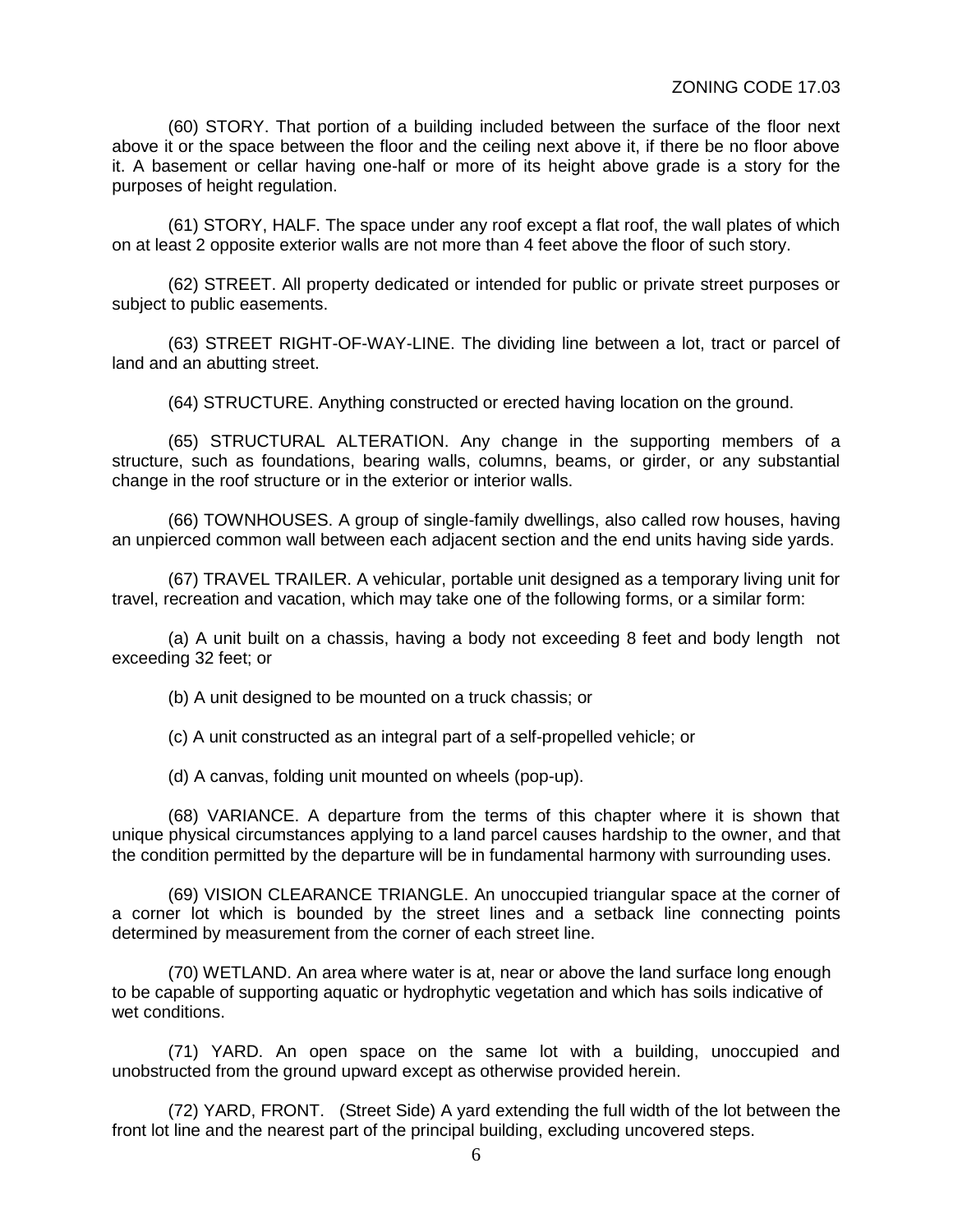(73) YARD, REAR. A yard extending the full width of the lot between the rear lot line and the nearest part of the principal building, excluding only such projections as are permitted herein.

(74) YARD, SIDE. A yard extending from the front yard, or from the lot line, where no front yard is required, to the rear yard between the side lot line and the nearest part of the principal building.

## 17.04 **GENERAL PROVISIONS.**

(1) Setback, lot size, and other dimensional requirements applicable to the various zoning districts are indicated in 17.05 and 17.06 of this chapter.

(2) Development standards, e.g. setbacks, listed for each zoning district shall apply to both permitted and conditional uses in that district, except as otherwise specified.

(3) After adoption of this chapter, no lot area shall be so reduced that the dimensions and yard requirements imposed by this chapter cannot be met. However, where existing lots do not satisfy such requirements, the Board of Zoning Appeals, as provided in 17.19 of this chapter, may grant a variance.

(4) In case of a corner lot, the standards specified for "Front Yard Setback", for that zoning district, shall apply to those sides of the lot which abut both streets forming the corner.

(5) Accessory buildings shall not occupy more than 30% of the required area for the rear yard. Any accessory building projected forward of the rear building line shall satisfy the same yard requirements as the principal building.

(6) All lots shall abut upon a public street or road to which direct access is permissible, and each lot shall have a minimum frontage of at least 30 feet. This requirement shall not be construed to conflict with the minimum average lot width standards specified in this chapter, in as much as "wedge shaped" lots, or other lots with nonparallel sides, irregular shapes, etc., may meet both these requirements. The intention of this requirement is that no lot shall have a common boundary with the public right-of-way providing access thereto of less than 30 feet.

(7) Every part of the required area of a yard shall be open to the sky unobstructed, except for accessory buildings and the ordinary projections of sills, cornices and ornamental features. Fire escapes may project into a required yard area not more than 5 feet.

(8) Maximum building height standards specified in this chapter shall not apply to church spires or church belfries, nor to water towers.

(9) In any district where public sewerage is not available, the minimum width and area of all lots shall be sufficient to permit the use of an on-site sewage disposal system designed in accordance with state Chapters Comm. 83.

(10) The amount of all fees referred to in this chapter shall be set by the Village Board and will be reviewed on an annual basis, and changed as so set by a majority vote of the Village Board.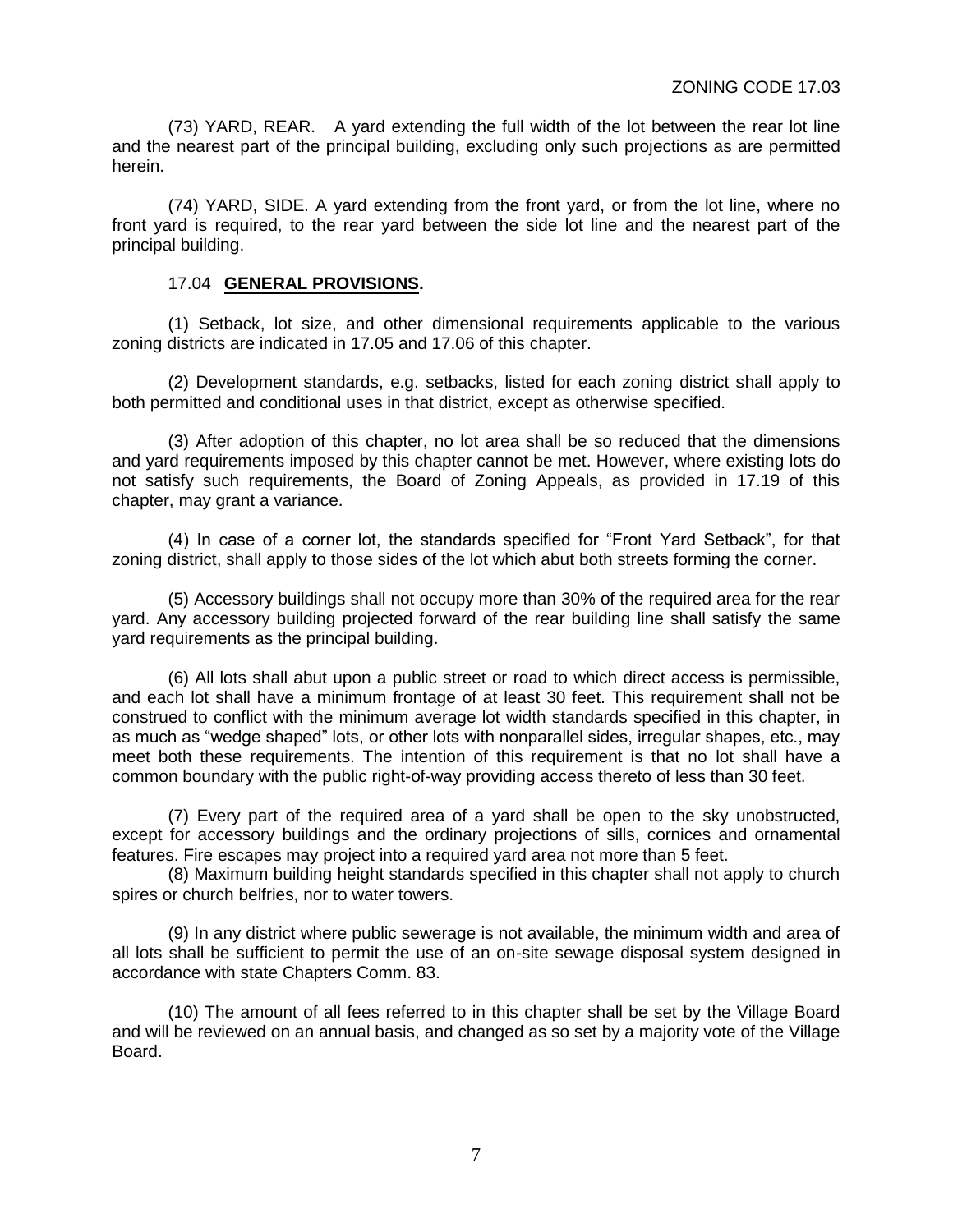(11) No obstructions, such as structures, parking, vegetation or signs shall be permitted in any intersection between the heights of 21/2 feet and ten feet above the plane through the mean curb grades. (See illustration below.) This shall be known as a vision clearance triangle. The Building Inspector and/or Police Chief shall be responsible for enforcement, with penalties applicable as outlined in 17.21 of this chapter.

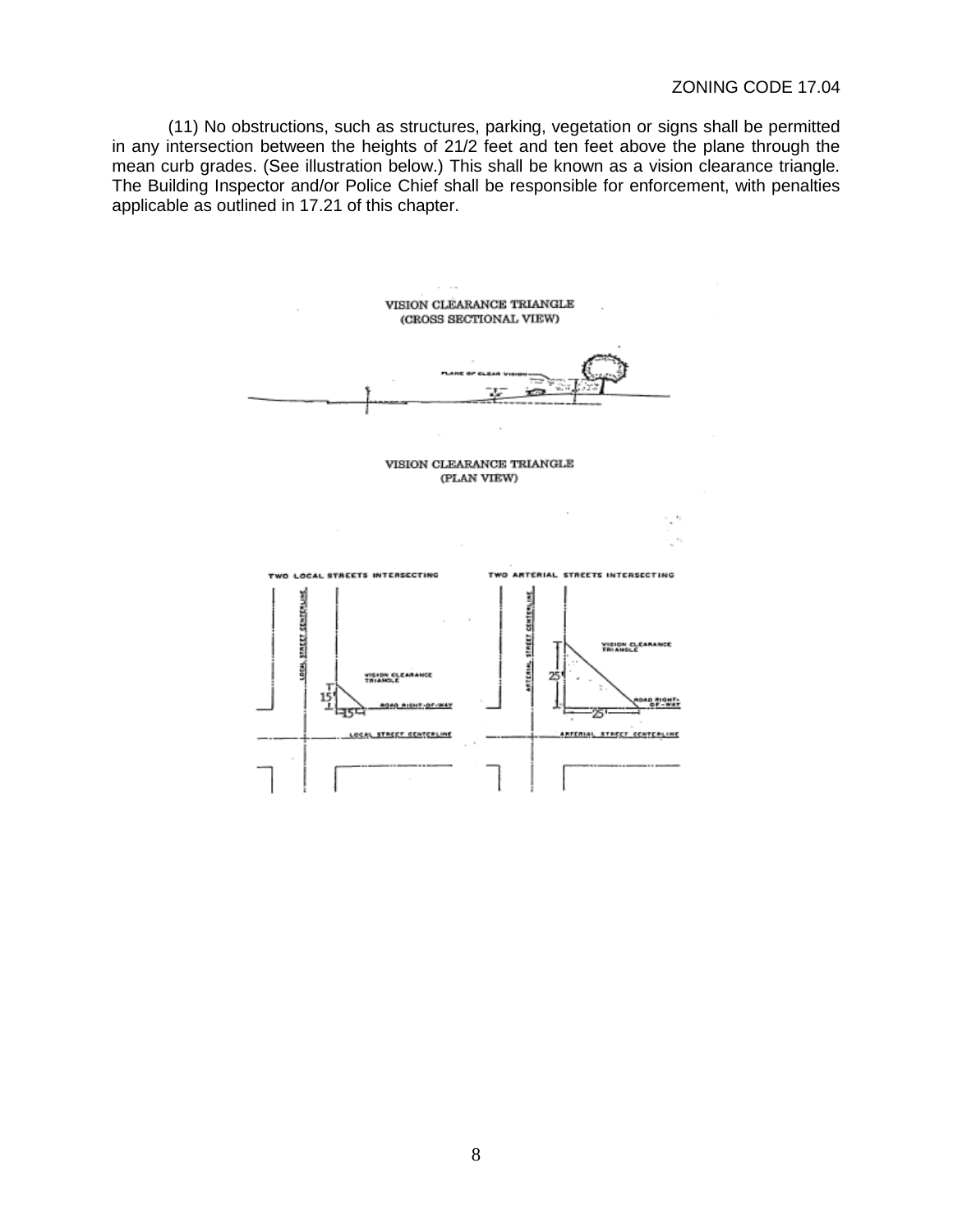(12) SWIMMING POOLS.

(a) Any above ground or in-ground pool shall conform to all existing state building codes, State Chapter Comm. 82.33(9) (I) & Electrical Code Article 680.

(b) All in-ground pools shall have a fence not less than 5' but not more than 6' to prevent unguarded entry.

(c) Above ground pools shall have adequate fencing or other protection to prevent unguarded entry.

(13) FENCES. Fences are permitted in any district, and may be erected with a permit, provided that fences shall comply with the following provisions:

(a) Barbed Wire & Electric. Permitted adjacent to the lot line and are allowed in Agricultural Districts only and shall not exceed a height of 6'.

(b) Business Fences. Permitted adjacent to the lot line and are allowed in business districts and shall not exceed a height of 6' in the rear and side yards, and shall not extend into the front yard.

(c) Residential Fences. Permitted 2' from the lot line and are allowed in R-1, R-2 & R-3 residential districts and shall not exceed 6' in height in the rear and side yards. The 2' set back requirement does not apply to pre-existing fences. The 2' set back requirement may be waived by mutual written consent of all adjacent property owners.

(d) Ornamental Fences. Permitted in business and residential districts and shall not exceed 3' in height in the street yard. The same set back requirements in 12(c) shall apply.

(e) Security fences. Permitted adjacent to lot line and are allowed in manufacturing districts, and may contain three strands of barbed wire, but shall not exceed 10' in height.

(f) Aesthetics. All fencing shall have the face side (aesthetic side) facing the street yard and all adjacent property owners.

(g) All fences shall comply with traffic visibility requirements set forth in this chapter.

(h) It shall be the constructor's responsibility or current property owner to maintain the fence and area adjacent to the fence.

(14) DETACHED ENERGY SYSTEMS. (Created 9/5/06) All detached energy systems using fuel such as wood, coal, or other solid fuel, liquid fuel or waste oil burners, boilers, furnaces, or generators, associated with the production of useable heat or energy, which are not located within the primary dwelling/structure shall be considered an accessory use and shall only be permitted in accordance with the following: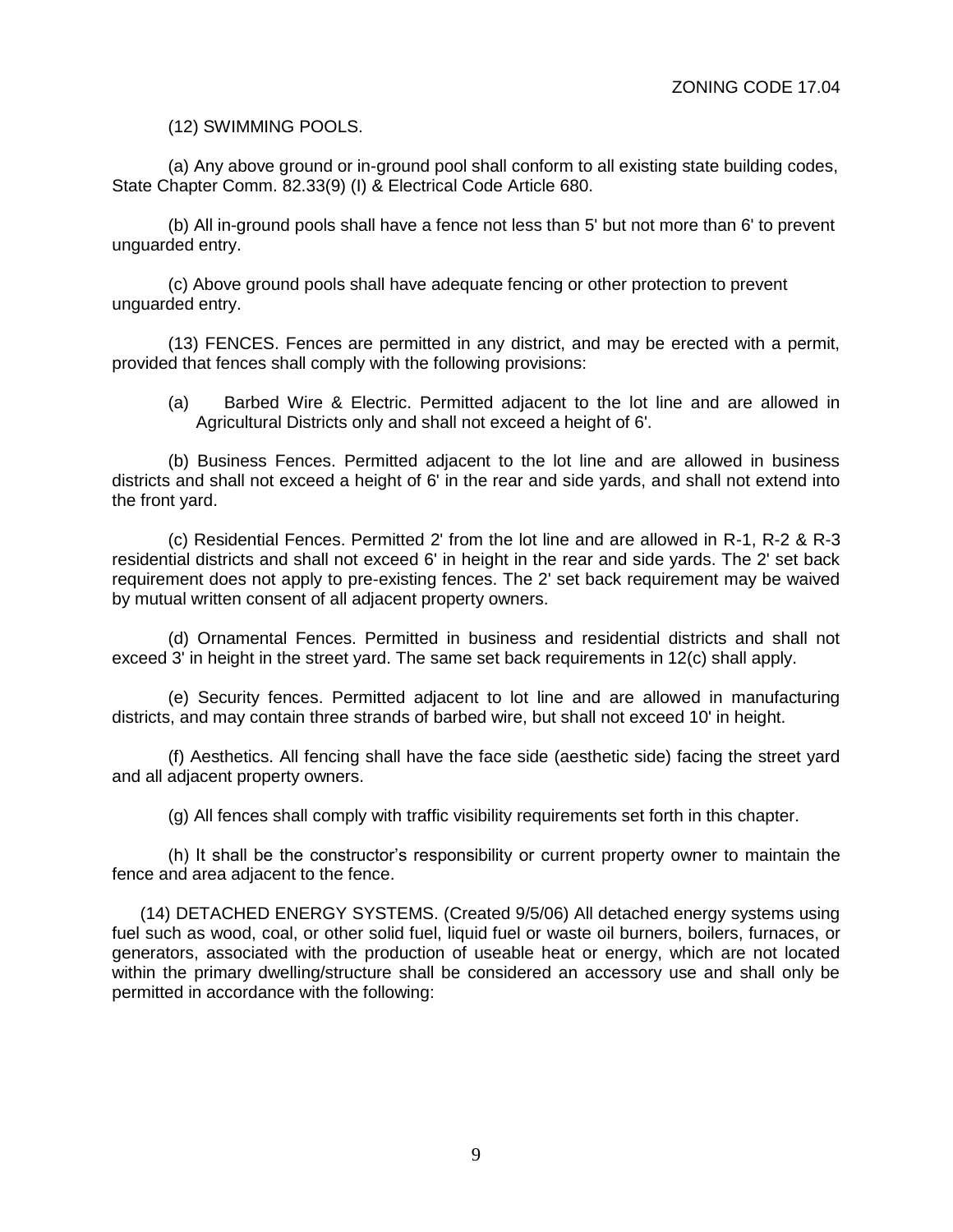## 1. Location.

- 1. Detached energy systems shall not be located in front or street yards.
- 2. Minimum setbacks to side and rear yards shall be two hundred (200) ft.<br>3. Minimum setback to an adiacent front or street vard residence shall
- Minimum setback to an adjacent front or street yard residence shall be (200) feet.
- 4. Minimum chimney stack or exhaust stack height shall be twenty (20) ft.

## 2. Impacts.

- 1. No detached energy system shall create an undesirable impact upon adjacent property or otherwise create a public nuisance.
- 2. All detached energy systems are required to meet emission standards required by the Environmental Protection Agency, Underwriters Laboratories listing and the Wisconsin Department of Natural Resources.

(15) EXISTING SUBSTANDARD LOTS. A lot which does not contain sufficient area to conform to the dimensional requirements of this chapter, for which the lot is zoned. The purpose of this provision is to permit utilization of recorded lots which lack adequate width or depth, as long as reasonable living or business standards can be provided. A building permit for the improvement of a lot with lesser dimensions and requisites than those stated in this section, shall be issued only after a variance is approved by the Board of Zoning Appeals.

(16) MAILBOXES. (Created 11/6/07)Mailboxes shall be erected to conform with a minimum setback of 6" from the front of the curb or road edge to the mailbox door and have a minimum height of 41" from the roadway surface to the bottom of the mailbox, as set forth in the United States Post Office Manual (632). The Village will not assume any liability for any damage done to mailboxes which do not conform to these minimum standards.



## 17.05 **ZONING DISTRICTS AND ZONING MAP.**

(1) ZONING MAP. The official Zoning District Map is an integral part of this chapter. The single official copy of this map entitled "Village of Valders Official Zoning District Map", together with a copy of this chapter, shall be available for public inspection during office hours. The map shall be certified by the Village President and attested by the Village Clerk. Any changes in zoning district boundaries shall be recorded on the map after change adoption.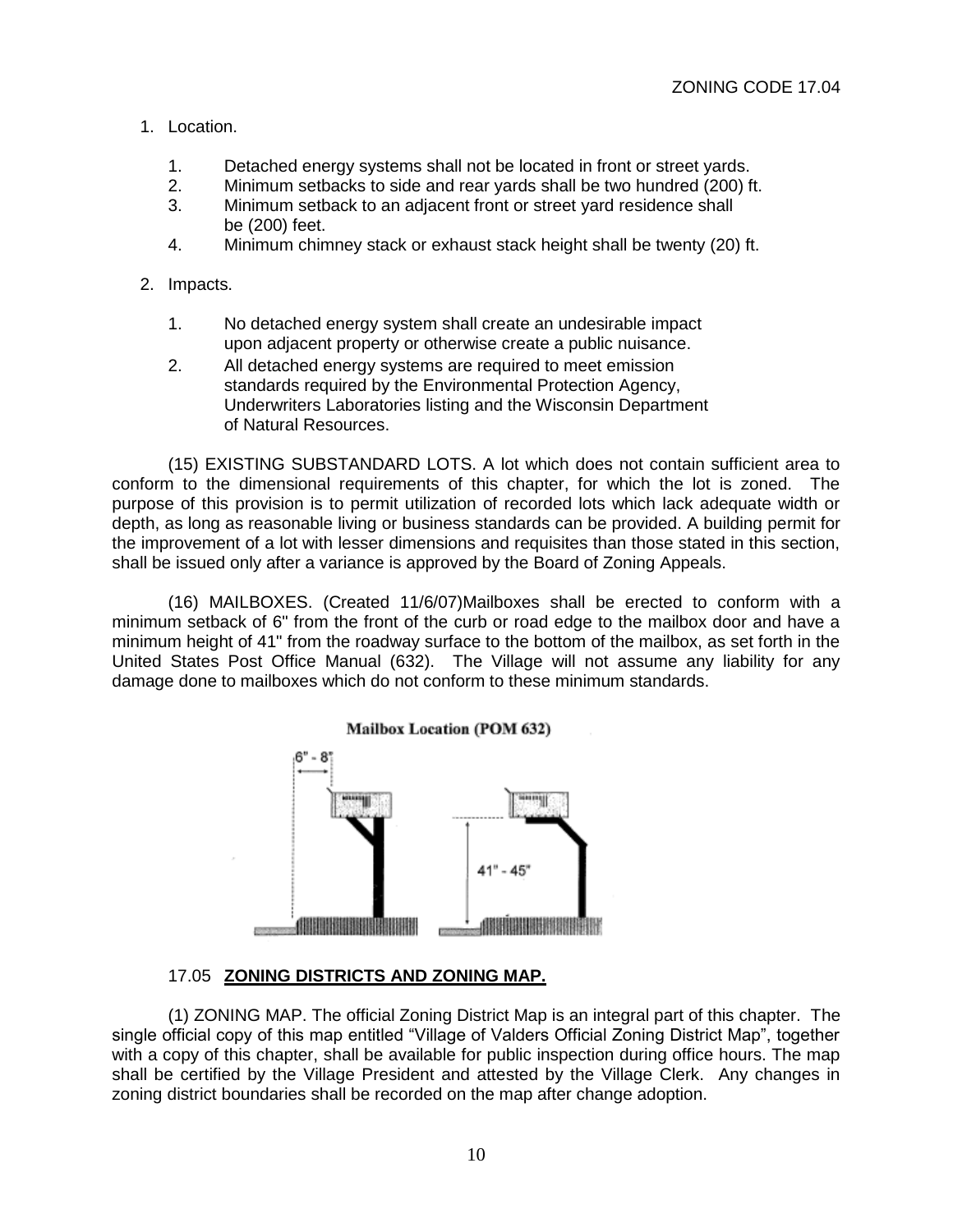(2) ZONING DISTRICTS. For the purpose of this chapter, the Village is hereby divided into 7 districts as follows:

(a) Single-Family Residence District (R-1).

(b) Single and Two-Family Residence District (R-2).

(c) Multiple-Family Residence District (R-3) and Manufactured or Mobile Homes.

(d) Business District (B).

(e) Industrial District (I).

(f) Agricultural District (A).

(g) Planned Unit Development District (PUD).

The land uses permitted and minimum standards set forth in the following portions of this section apply to the districts delineated on the Zoning District Map.

(3) ZONING DISTRICT BOUNDARIES.

(a) Where the designation on the map indicates that the various districts are approximately bounded by a street, road or alley line, such street, road or alley line shall be construed to be the district boundary line unless provisions to the contrary be expressly indicated. In general, the line so construed shall be the center line of the right-of-way of the street, road or alley, unless some other provision is expressly indicated.

(b) Where the district boundaries are not otherwise indicated, and where the district boundaries approximately follow section lines, quarter section lines, or other logical subdivisions of sections, such section lines or other such lines shall be construed to be the district boundary line.

(c) Where the district boundaries are not otherwise indicated and where the property has been or may hereafter be divided into blocks and lots, the district boundaries shall be construed to be lot lines, and where the designations on the map are approximately bounded by lot lines, such lot line shall be construed to be the boundary of the district.

(d) In subdivided property, the district boundary shown on the map shall be determined by use of the scale shown on such map.

(e) Where there is dissatisfaction with the determination of location of a zoning district boundary line by the Building Inspector, an appeal may be made to the Board of Zoning Appeals under the provisions of 17.19 of this chapter.

17.06 **SINGLE-FAMILY RESIDENCE DISTRICT (R1).** The R-1 District is intended to provide a quite, pleasant and relatively spacious living area protected from traffic hazards and the intrusion of incompatible land uses.

(1) PERMITTED USES: The following uses of land are permitted in this district: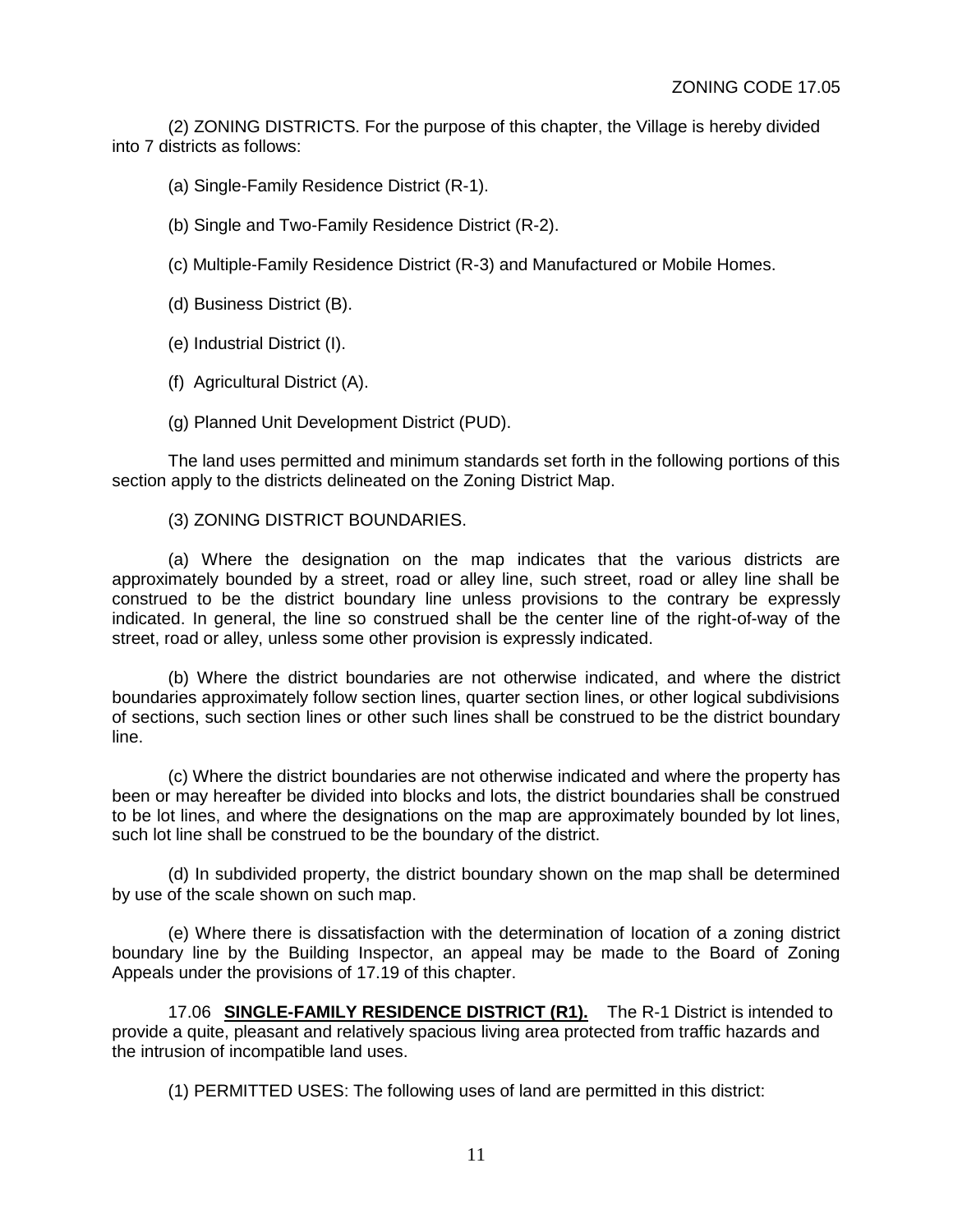(a) Single-family dwellings.

(b) Private attached garage or carport.

(c) Accessory buildings, those constructed larger than 200 sq. feet or larger must conform in architectural style to the principal building on the premise or to the principal buildings in the surrounding district.

(d) Public parks, playgrounds, recreational and community center building and grounds.

(e) Graded schools.

(f) Churches and their affiliated uses.

(g) Cemeteries.

(h) Customary home operations.

(i) Farming and dairying, except that buildings in which animals are kept and piling and storage of animal wastes are prohibited.

(j) Public buildings, except sewage plants, garbage incinerators, warehouses, garages, shops and storage yards.

(k) Water-storage facilities and their accessory structures.

(l) Signs as permitted under section 17.16 of this chapter.

(m) Uses customarily incident to any of the above uses; provided that no such use generates traffic or noise that would create a public or private nuisance.

(n) Manufactured or mobile homes, providing construction includes a full story basement and a minimum of a single car private garage.

(2) CONDITIONAL USES. The following are permitted as conditional uses within this district:

(a) Libraries, museums and art galleries.

(b) Hospitals and clinics.

(c) Colleges and vocational schools.

(d) Telephone buildings, exchanges, lines and transformer stations, but excepting service garages and storage yards.

(e) Microwave radio relay structures and television transmission towers.

(f) Funeral homes.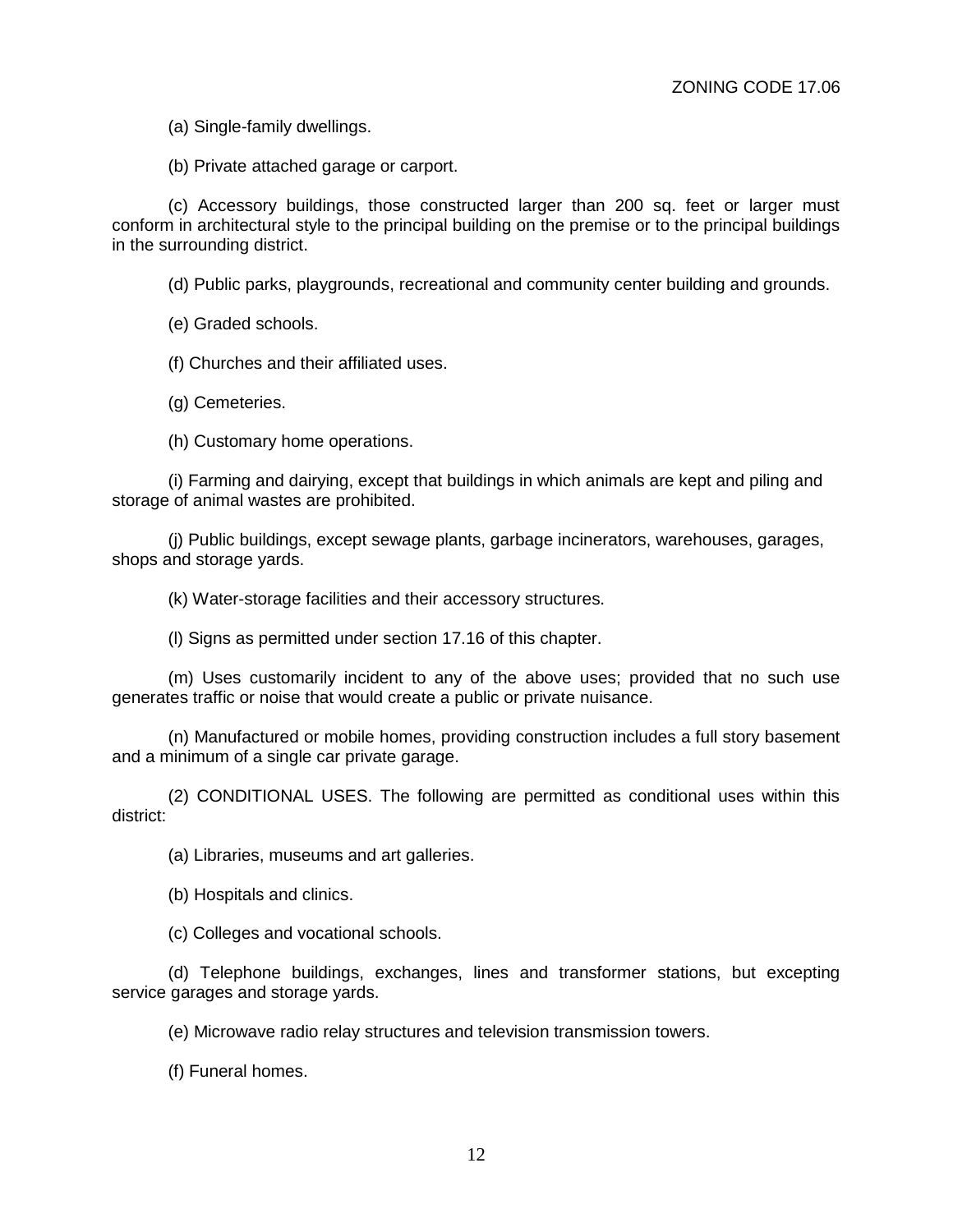(g) Golf courses.

(h) Community living arrangements which have a capacity for eight or fewer persons, subject to the limitations set forth in Wis. Stats. § 61.35 & 62.23.

(i) Foster family homes.

(j) Family day care homes.

(3) STANDARDS. Within the R-1 District the following construction standards shall apply:

(a) Maximum Building Height.

1.Principal Building. 35' 2.Accessory Building. 20'

(b) Minimum Front Yard Setback. 25'

Note: More restrictive standards may be imposed by State regulations in certain circumstances, for example, on lots fronting on certain classes of State Highways.

(c) Minimum Rear Yard Set Back.

1. Principal Building. 25'

2. Accessory Building. 3'.

(d) Minimum Side Yard Setback.

- 1. Principal buildings on pre-existing lots 66' or less in width. 6' each side.
- 2. Principal buildings on lots more than 66' in width. 8' minimum on each side, or a 20' minimum total.
- 3. Accessory Buildings. 3' on each side.

(e) Minimum Average Lot Width. 100'

(f) Minimum Lot Area per Family. 13,000 sq. ft.

(g) Minimum Floor Area per Family. 1,100 sq. ft.

(h) Fences. See 17.04(13) of this chapter for provisions.

(i) Erosion control. The building inspector shall require the use of adequate soil erosion control measures to prevent pollution of surface water caused by runoff.

17.07 **SINGLE AND TWO-FAMILY RESIDENCE DISTRICT (R-2).** The R2 District is intended to provide a quiet, pleasant and relatively spacious living area protected from traffic hazards and the intrusion of incompatible land uses.

(1) PERMITTED USES: The following uses of land are permitted in this district: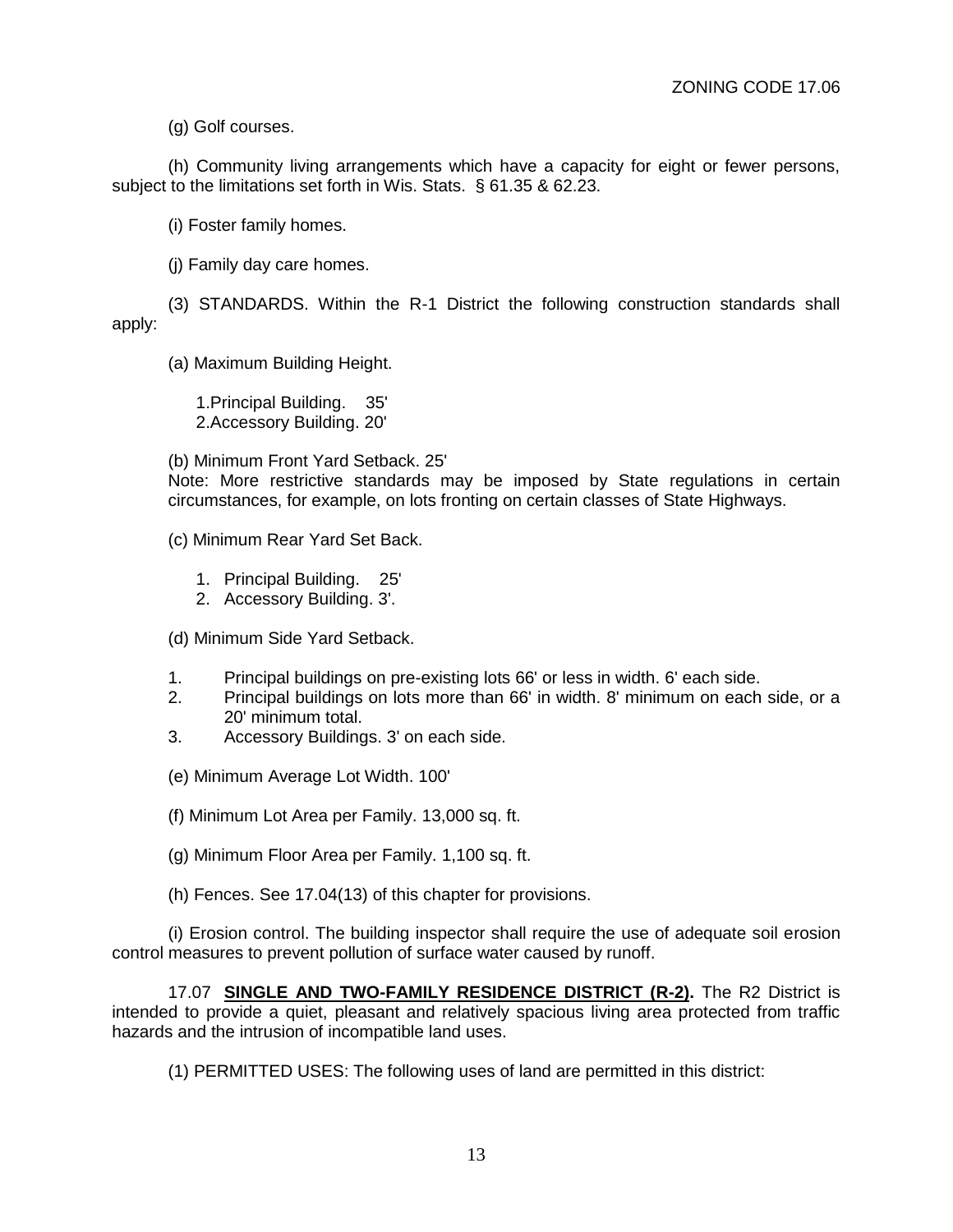(a) Single and two-family dwellings.

(b) Private attached garage or carport.

(c) Accessory buildings, those constructed larger than 200 sq. feet or larger must conform in architectural style to the principal building on the premise or to the principal building in the surrounding district.

(d) Public parks, playgrounds, recreational and community center building and grounds.

(e) Graded schools.

(f) Churches and their affiliated uses.

(g) Cemeteries.

(h) Customary home operations.

(i) Farming and dairying, except that buildings in which animals are kept and piling and storage of animal wastes are prohibited.

(j) Public buildings, except sewage plants, garbage incinerators, warehouses, garages, shops and storage yards.

(k) Water-storage facilities and their accessory structures.

(l) Signs as permitted under section 17.16 of this chapter.

(m) Uses customarily incident to any of the above uses; provided that no such use generates traffic or noise that would create a public or private nuisance.

(n) Manufactured or mobile homes, providing construction includes a full story basement and a minimum of a single car private garage.

(2) CONDITIONAL USES. The following are permitted as conditional uses within this district:

(a) Libraries, museums and art galleries.

(b) Hospitals and clinics.

(c) Colleges and vocational schools.

(d) Telephone buildings, exchanges, lines and transformer stations, but excepting service garages and storage yards.

(e) Microwave radio relay structures and television transmission towers.

(f) Funeral homes.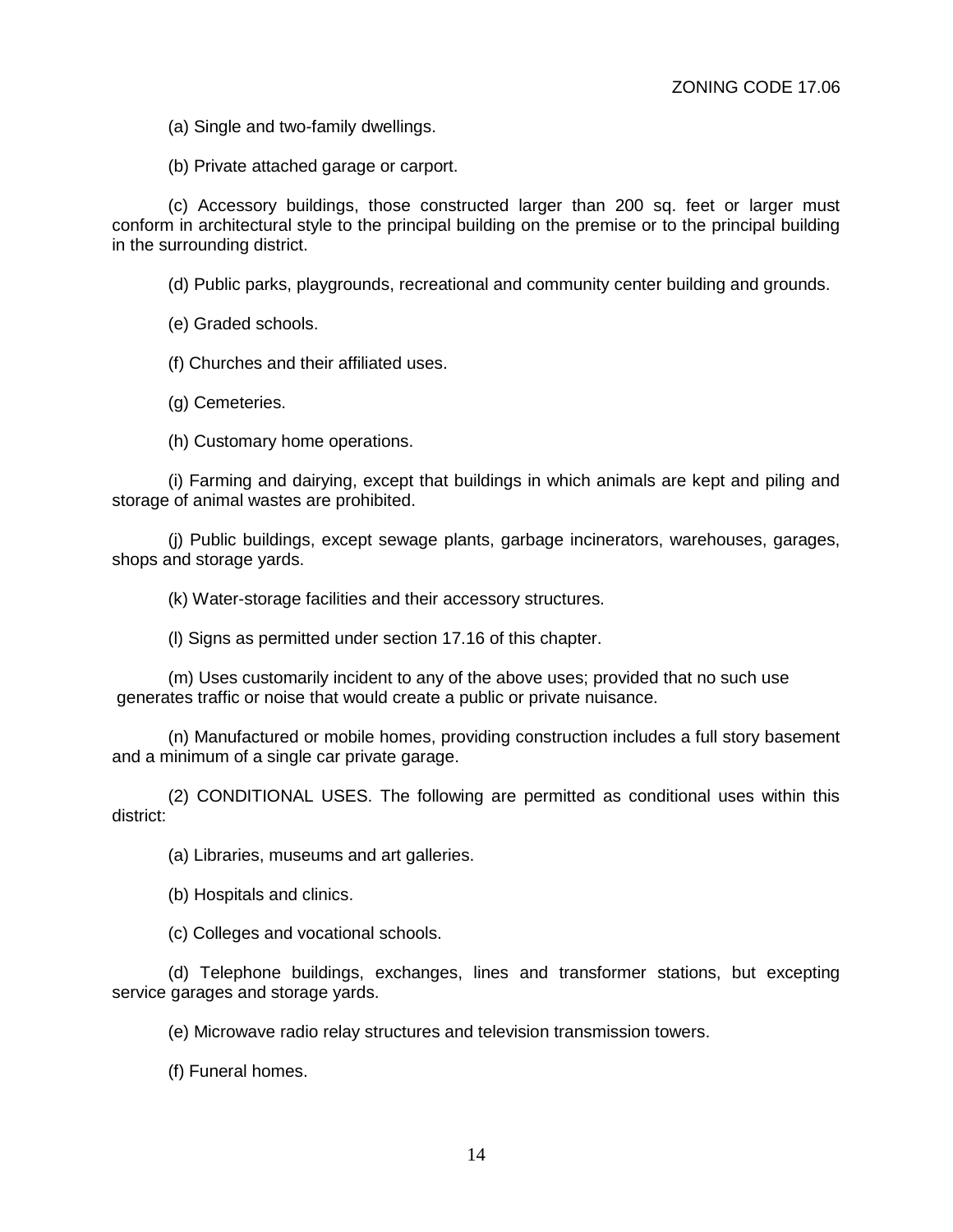(g) Golf courses.

(h) Community living arrangements which have a capacity for eight or fewer persons, subject to the limitations set forth in Wis. Stats. § 61.35 & 62.23.

(i) Foster family homes.

(j) Family day care homes.

(3) STANDARDS. Within the R-2 District the following construction standards shall apply:

(a) Maximum Building Height.

1. Principal Building. 35'

2. Accessory Building. 20'

(b) Minimum Front Yard Setback. 25'

Note: More restrictive standards may be imposed by State regulations in certain circumstances, for example, on lots fronting on certain classes of State Highways.

(c) Minimum Rear Yard Set Back.

- 1. Principal Building. 25'
- 2. Accessory Building. 3'.

(d) Minimum Side Yard Setback.

- 1. Principal buildings on pre-existing lots 66' or less in width. 6' each side.
- 2. Principal buildings on lots more than 66' in width. 8' minimum on each side, or a 20' minimum total.
- 3. Accessory Buildings. 3' on each side.
- (e) Minimum Average Lot Width. 100'
- (f) Minimum Lot Area per Family. 6,500 sq. ft.
- (g) Minimum Floor Area per Family. 850 sq. ft.
- (h) Fences. See 17.04(13) of this chapter for provisions.

(i) Erosion control. The building inspector shall require the use of adequate soil erosion control measures to prevent pollution of surface water caused by runoff.

17.08 **MULTIPLE-FAMILY RESIDENCE DISTRICT R-3**. The R-3 District is intended to provide a living area that is pleasant but not as spacious as the R-1 & R-2 Districts.

(1) PERMITTED USES: The following uses of land are permitted in this district:

- (a) Single, two and multiple family residential dwellings.
- (b) Boarding houses.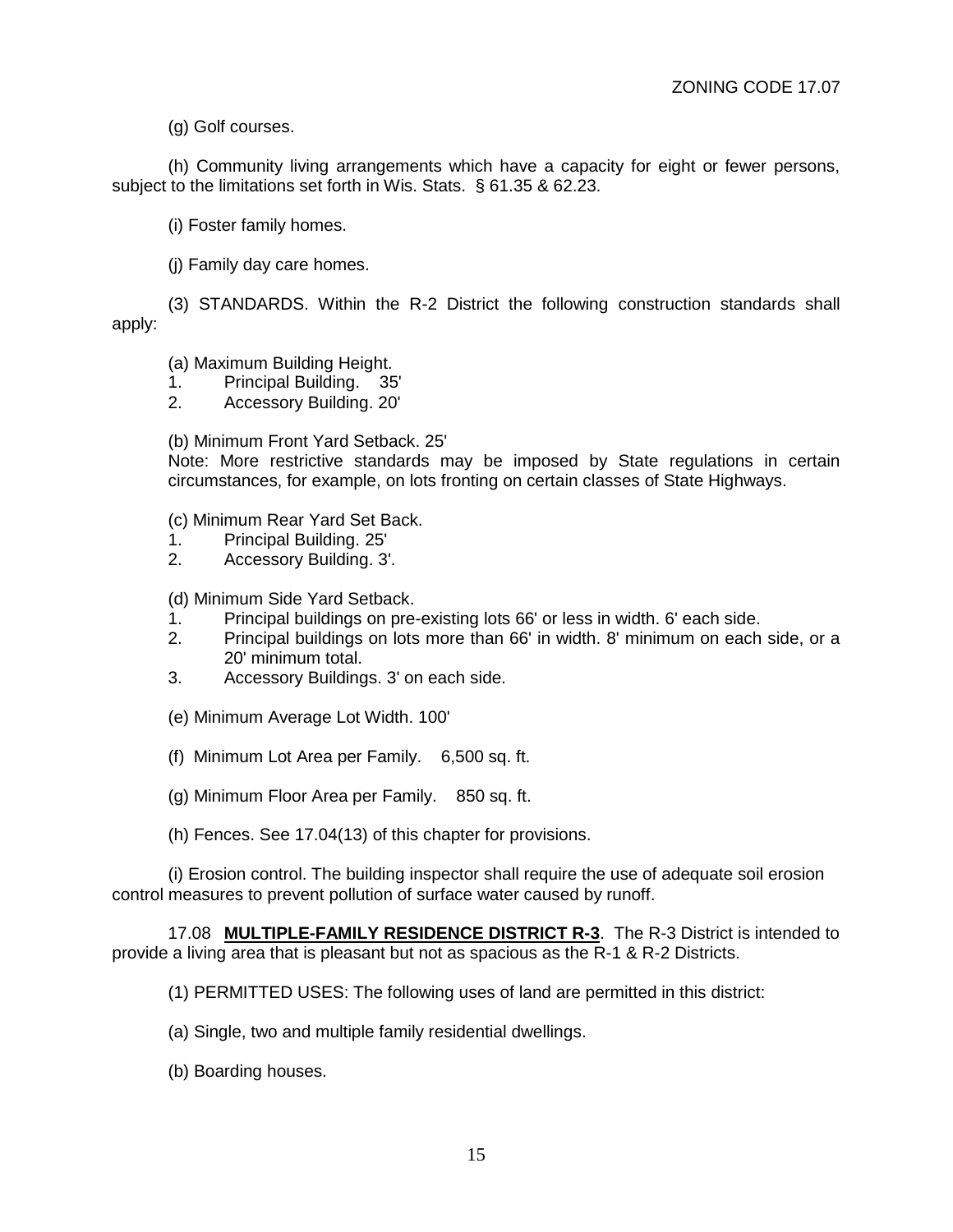(c) Community living arrangements which have a capacity for eight or fewer persons, subject to the limitations set forth in Wis. Stats. § 61.35 & 62.23.

(d) Foster family homes.

(e) Family day care homes.

(f) Accessory buildings or detached garages incident to the above uses; provided that the structure shall be at 75' away from the front lot line and 10' away from the side lot lines; and provided that there shall be at least 2000 sq ft. of lot area for each vehicle space.

(g) Charitable institutions, rest homes, convalescent homes, nursing homes, day care center, housing for the elderly, homes for the care of indigent and similar institutions.

(h) Churches and their affiliated uses.

(i) Libraries, museums and art galleries.

(j) Public parks, playgrounds, recreational and community center buildings and grounds.

(k) Public buildings, except sewage plants, garbage incinerators, warehouse, garages, shops and storage yards.

(l) Water-storage facilities and their accessory structures.

(m) Signs as permitted under 17.16 of this chapter.

(n) Uses customarily incident to any of the above uses; provided that no such use generates traffic or noise that would create a public or private nuisance.

(2) CONDITIONAL USES. The following are permitted as conditional uses within this district:

(a) Hospitals and clinics.

(b) Colleges and vocational schools.

(c) Telephone buildings, exchanges, lines and transformer stations, but excepting service garages and storage yards.

(d) Microwave radio relay structures and television transmission towers.

(e) Funeral homes.

(f) Golf courses.

(g) Mobile home park as defined in 17.03(48), and subject to the condition that it conform with all codes set by the state Chapter Comm. 27 and village ordinances.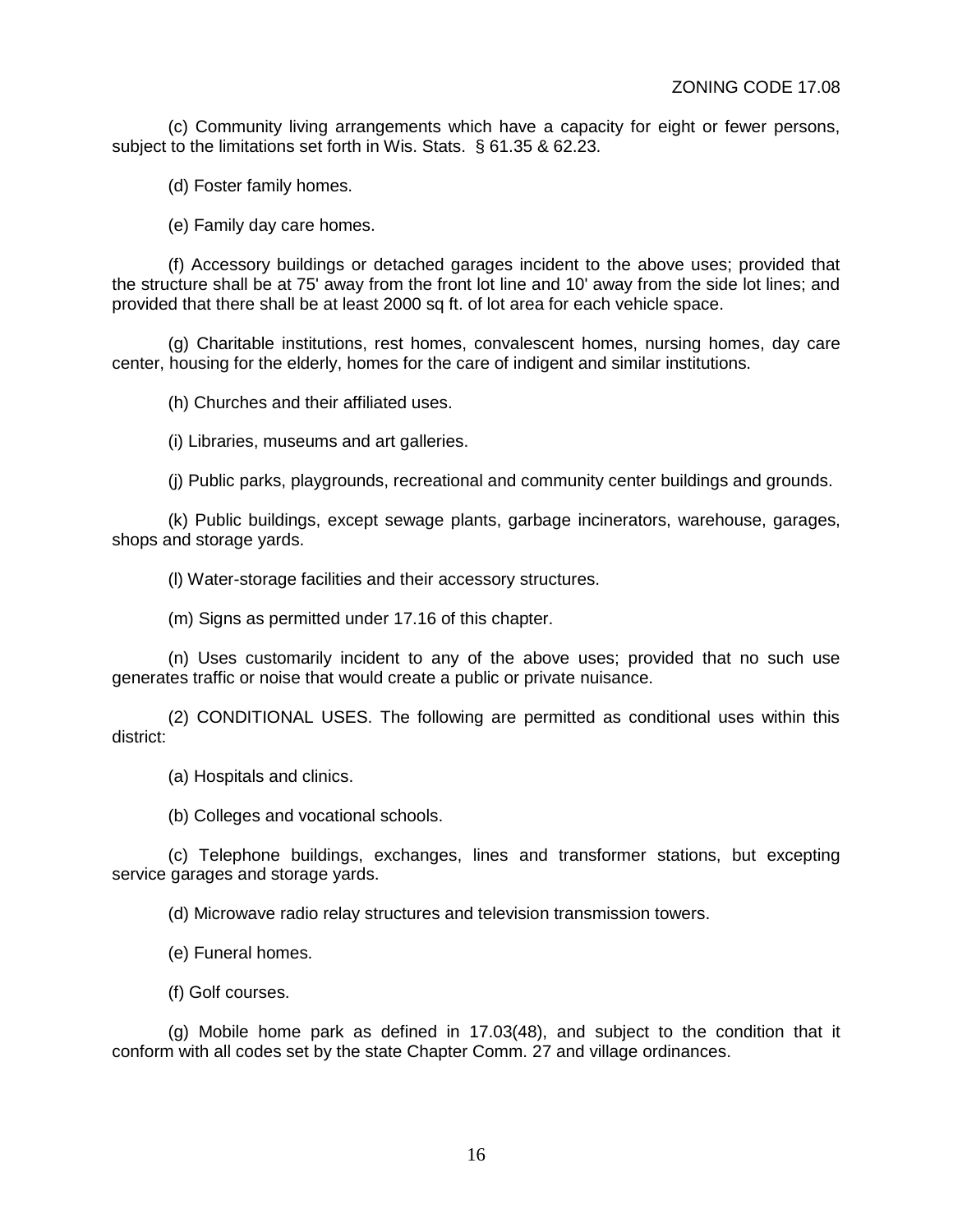(h) Mobile home park subdivision as defined in 17.03(49), and subject to the condition that it conform with all codes set by the state Chapter Comm. 27 and village ordinances.

(i) All mobile homes must be inspected when installed in a mobile home park by the building inspector. A footing (if applicable), electrical and plumbing permit must applied for at the Village Office. The fee for the inspections is the standard inspection fee set forth by Chapter 14.02.

(j) All manufactured and mobile homes shall have tie downs.

(3) STANDARDS. In the R-3 District the following standards shall apply, except within mobile home parks, the standards set forth in ordinances of the Village and provisions of the Wisconsin Administrative Code regulating mobile homes and mobile home parks shall apply.

(a) Lot area and width. Lots in the R-3 District shall be a minimum of 22,000 square feet in area, and no dwelling unit shall have a lot area of less than the following:

- 1. One-bedroom apartment: Minimum of 3,800 sq. ft. per unit.
- 2. Two-bedroom or larger apartment: Minimum of 5,000 sq. ft. per unit.
- 3. Minimum lot width: 120'.

(b) Building height and area.

- 1. Maximum principal building height. 45'
- 2. Maximum accessory building height. 15'
- 3. One-bedroom apartment: Minimum of 700 sq. ft. per unit.
- 4. Two-bedroom apartment: Minimum of 820 sq. ft. per unit

(c) Setbacks.

- 1. Minimum front yard setback Principal Building 25'.
- 2. Minimum rear yard setback Principal Building 25'
- 3. Minimum side yard setback Principal Building 10'
- 4. Minimum rear and side yard setback Accessory Building 10'

(d) Fences. See 17.04(13) of this chapter for provisions.

(e) Erosion control. The building inspector shall require the use of adequate soil erosion control measures to prevent pollution of surface water caused by runoff.

17.09 **BUSINESS DISTRICT (B).** This district is intended to provide an area for the business and commercial needs of the Village.

(1) PERMITTED USES: The following uses of land are permitted in this district, with the following exception: All existing residential dwellings and accessory buildings located in this district, shall comply with residential codes for improvements until the structure no longer exists. At that time all business district codes shall only apply to the parcel.

(a) Stores and shops for conducting any retail or wholesale business.

(b) Banks, offices, studios, theaters, restaurants, taverns, bowling alleys, hotels, motels, funeral homes, and similar services.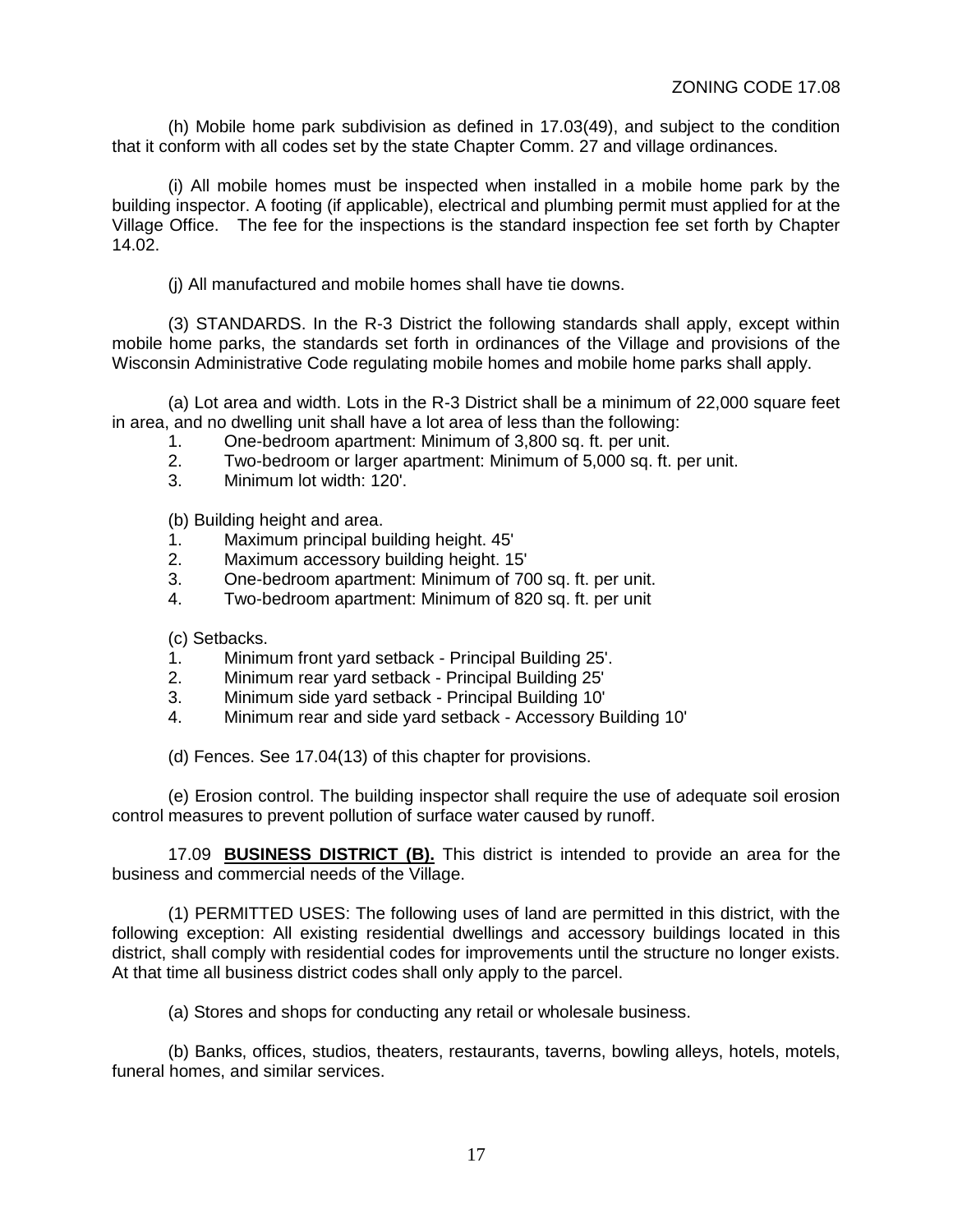(c) Automobile and other vehicle sales, new and used.

(d) Automobile service stations.

(e) Automobile repair shops, if all operations are conducted within a completely enclosed structure.

(f) Bakeries, including those which produce some or all of the products sold on the premises, but not including establishments which manufacture bakery for sale primarily through outlets located elsewhere.

(g) Boarding houses, hotel, motels and multiple family housing over 7 units.

(i) Contractors. (Construction, plumbing, heating and electrical), provided operations and storage area are within a completely enclosed structure.

(j) Lumber yards and building materials sales, if all operations are conducted within a completely enclosed structure.

(k) Public transportation passenger stations and taxicab company offices.

(l) Public offices of government, post offices and fire stations.

(m) Public service installations, including public utility buildings and structures for gas, water and electric service, telephone exchanges, transformer stations and substations, but excluding power generating plants and sewage disposal plants.

(n) Nonprofit organization offices, meeting places, premises of business, civic, social, fraternal associations, labor unions, religious organizations.

(o) Self service laundry and dry cleaning establishments.

(p) Signs as permitted under Chapter 17.16 of this chapter.

(q) Veterinary clinics.

(r) Wholesaling and warehousing establishments, if all operations are conducted within a completely enclosed structure.

(s) Uses customarily incident to or similar to above uses.

(2) CONDITIONAL USES. The following are permitted as conditional uses within this district.

(a) Animal hospitals and kennels.

(b) Amusement parks.

(c) Commercial sports clubs, fields, arenas and similar facilities.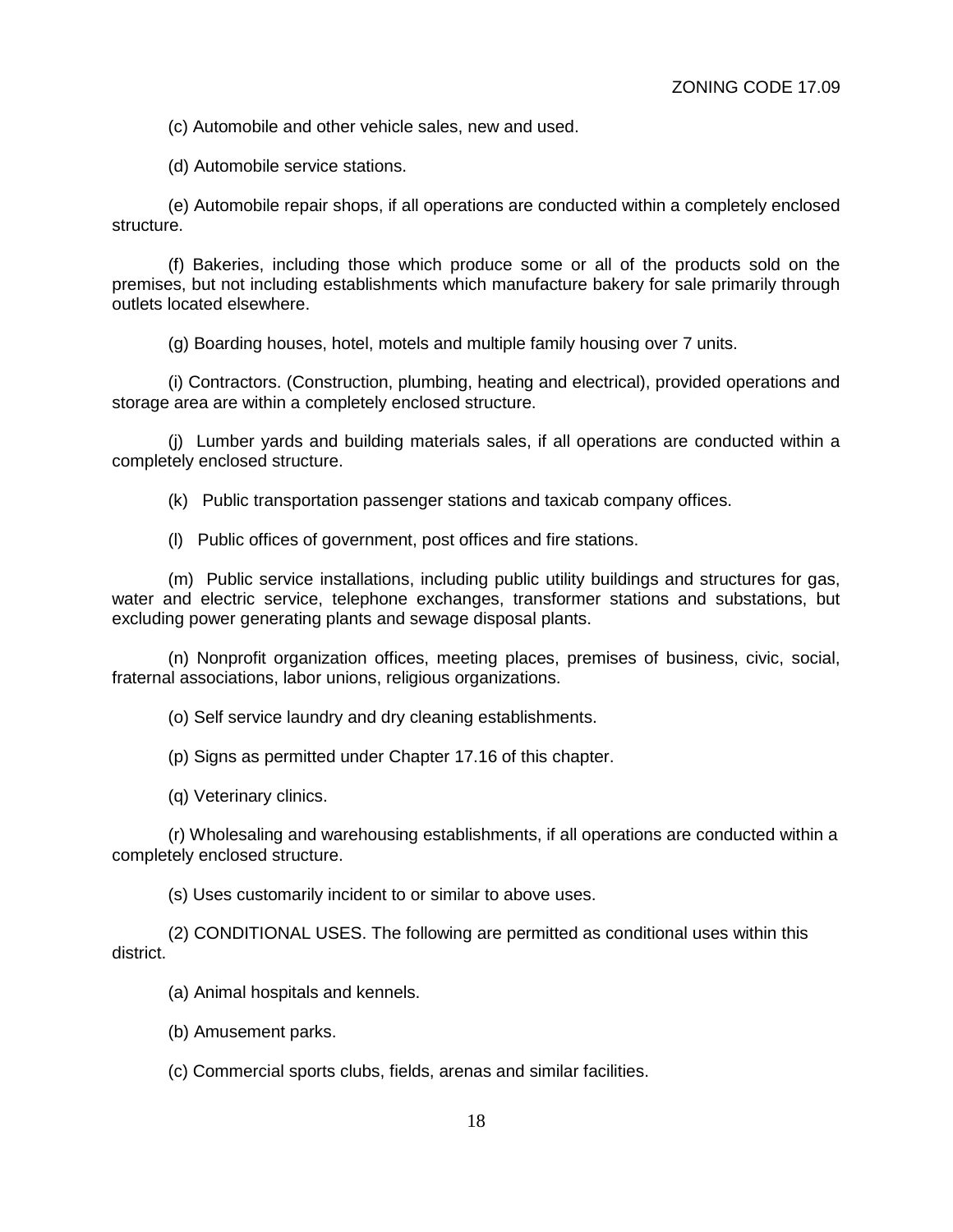(d) Golf courses, golf or baseball driving ranges, archery ranges, miniature golf courses and similar facilities.

(e) Manufacturing or processing which is conducted within a completely enclosed structure.

(f) Wholesaling, warehousing and lumber yards with outdoor storage, provided that such storage be enclosed by a suitable fence or other manner of storage.

(3) STANDARDS. Within the B District, the following standards shall apply.

(a) Maximum principal building height. 45'

(b) Maximum accessory building height. 20'

(c) Minimum front yard setback. 25'

(d) Minimum side yard setback. Fireproof Construction 10' Non-Fireproof 20'

(e) Minimum rear yard setback. 25'

(f) Minimum lot area. 20,000 sq. ft.

(g) Minimum lot width. 100'

(h) Fences. See 17.04(13) of this chapter for provisions.

(i) The building inspector shall require the use of adequate soil erosion control measures to prevent pollution of surface waters caused by runoff.

(j) Truck Unloading Area. Sufficient space that no streets or alleys need be blocked.

(k) Off-Street Parking. See Chapter 17.17 of this chapter for provisions.

(l) Plans and specifications to be submitted to building inspector, upon review shall be submitted to the plan commission with recommendations for preliminary review, and then submitted to Village Board final approval.

17.10 **INDUSTRIAL DISTRICT (I).** This district is intended to provide an area for manufacturing and industrial activities. It is also intended to provide an area for a variety of uses which require relatively large installations, facilities or land areas; or which would create or tend to create conditions of public or private nuisance, hazard or other undesirable conditions; or which for these or other reasons may require special safeguards, equipment, processes, barriers, or other forms of protection, including spatial distance, in order to reduce, eliminate or shield the public from such conditions.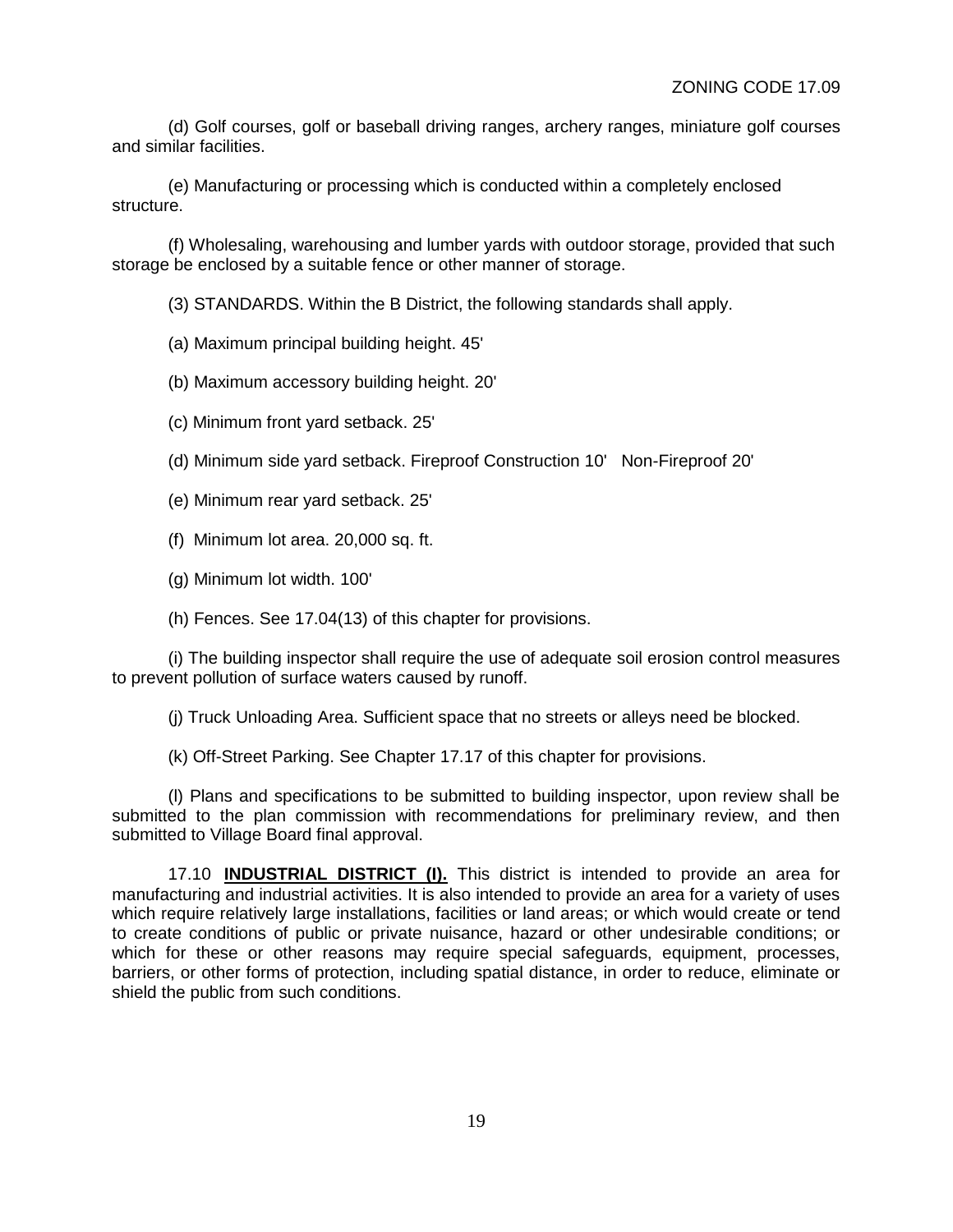(1) PERMITTED USES. The following uses are permitted within this district. Such use shall be subject to the consideration of the Village Board with regard to such matters as the creation of nuisance conditions for the public or for the users of nearby areas, the creation of traffic hazards, the creation of health hazards or other factors. Development plans, as required in §17.20 and such other information deemed appropriate by the Village Board to determine conformance with this chapter, shall be submitted to the Village Board for approval.

(a) Manufacturing establishments, usually described as factories, mills, plants, in which raw materials are transformed into finished products, and establishments engaged in assembling component parts of manufactured products.

(b) Fabrication establishments, including but not limited to shops for tool and die, machine, blacksmith, plumbing, sheet metal and woodworking.

(c) The outdoor storage of industrial products, machinery, equipment or other materials, provided that such storage be enclosed by a suitable fence or other manner of screening. This includes but is not limited to lumber and building material sales, contractors supply sales and storage yards including equipment storage, and bulk storage yards, excluding petroleum products.

(d) Sales, service and repair of motor vehicles, farm machinery, boar trailers and heavy equipment.

(e) Wholesaling, warehousing, truck terminals and transshipment facilities.

(f) Railroads, including rights-of-way, railroad yards, and structures normally incident to the operation of railroads, including station houses, platforms and signal towers.

(g) Public service installations, including public utility buildings and structures for gas, water and electrical service, telephone exchanges, transformer stations, substations, power generating plants including storage of equipment vehicles.

(h) Other industrial or commercial activities which possess the special problem characteristics described above relating to the creation of hazards or nuisance conditions.

(i) A dwelling unit provided for a caretaker or superintendent, in the case of an industrial use which requires constant supervision.

(j) Signs as permitted under §17.16 of this chapter.

(k) Uses customarily incident to, or similar to, the above uses.

(2) CONDITIONAL USES. The following are permitted as conditional uses within this district. All such uses shall be subject to the consideration and approval of the Village Board with regard to such matters as the creation of nuisance conditions for the public or for users of nearby areas, the creation of hazards to health or safety, or other factors affecting general welfare.

(a) Acid manufacture.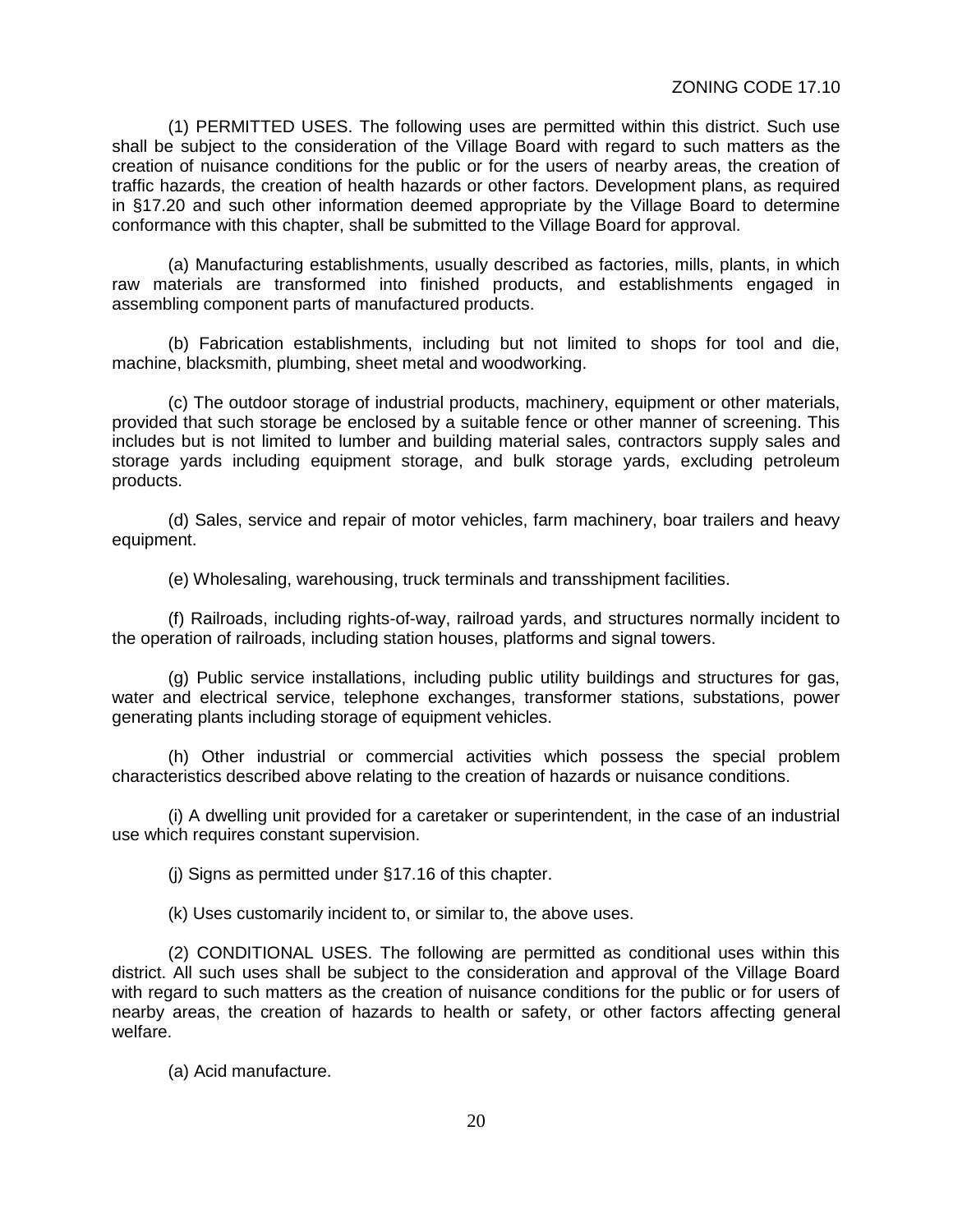(b) Aircraft landing fields, hangars, or accessory structures.

(c) Cement, lime, gypsum or plaster of paris manufacture.

(d) Recycling transfer station, provided that such facility be enclosed by a suitable fence or other manner of storage.

(e) Sand and gravel extraction and mining, including processing and storage, provided that such facility be enclosed by a suitable fence or barrier which would eliminate any safety hazards to the surrounding boundaries.

(f) Slaughter houses, provided operations are in a completely enclosed structure.

(g) Smelting.

(3) STANDARDS. Within the I District the following standards shall apply.

- (a) Maximum Principal Building Height. 55'
- (b) Maximum Accessory Building Height. 20'
- (c) Minimum Lot Area. 20,000 sq. ft.
- (d) Maximum Building Area. Not more than 50% of the lot area.
- (e) Minimum Front Yard Setback. 25'
- (f) Minimum Rear Yard Setback. 25'
- (g) Minimum Side Yard Setback Principal Building. 20'
- (h) Minimum Side Yard Setback Accessory Building. 15'
- (i) Minimum Lot Width. 100'

(j) Fences. See 17.04(13) of this chapter for provisions.

(k) The building inspector shall require the use of adequate soil erosion control measures to prevent pollution of surface waters caused by runoff.

(l) Truck Unloading Area. Sufficient space that no streets or alleys need be blocked.

(m) Off-Street Parking. See §17.17 of this chapter for provisions.

(n) Plans and specifications to be submitted to building inspector, upon review shall be submitted to the plan commission with recommendations for preliminary review, and then submitted to Village Board final approval.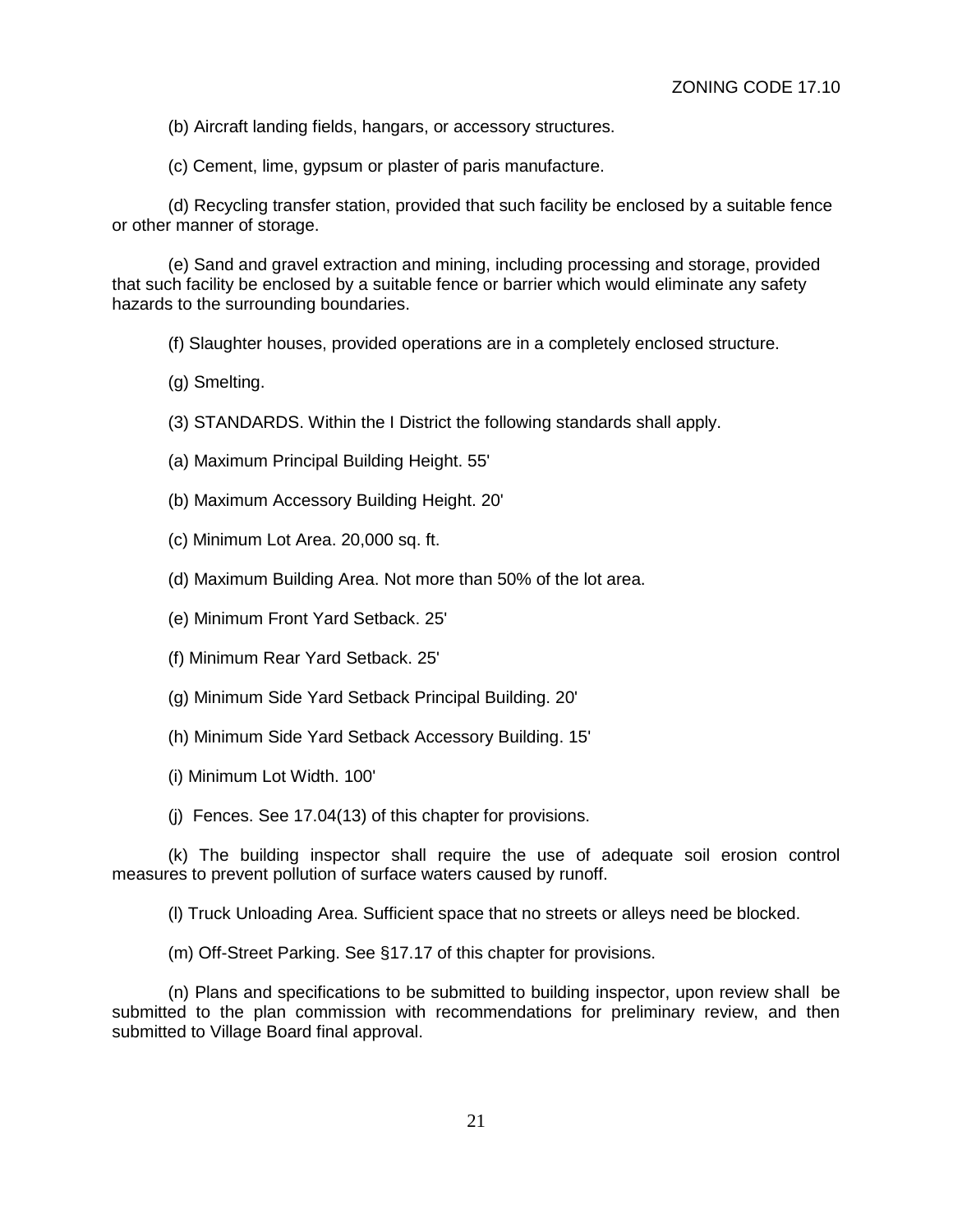17.11 **AGRICULTURAL DISTRICT (A).** This district is intended to help conserve good farming and natural areas and prevent uncontrolled, uneconomical spread of residential development which results in excessive costs to the community for premature provision of essential public improvements and services such as streets, sewer and water lines.

(1) PERMITTED USES. The following uses are permitted within this district.

(a) Farming and dairying provided that buildings in which farm animals are kept shall be at least 100' from the nearest residential or commercial district.

(b) Forestry, grazing, hatcheries, nurseries, orchards, paddocks, poultry raising, stables and truck farming.

(c) Harvesting of wild crops and management of wildlife including nonresidential buildings used solely in conjunction with such activity.

(d) In-season roadside stands for the sale of farm products produced on the premises, and up to 2 unlighted signs not larger than 8 sq. ft. each advertising such sale.

(e) Farm dwellings for those resident owners and workers actually engaged in the principal permitted uses.

(f) Signs as permitted under §17.16 of this chapter.

(g) Uses customarily incident to any of the above uses, including residential use incident to any of the above uses.

(2) CONDITIONAL USES. The following are permitted as conditional uses within this district.

(a) Churches, schools, cemeteries, community parks and recreational areas.

(b) Public and semi-public buildings.

(c) Water storage facilities and power stations, provided they are enclosed by an 8' or more protective fence.

(d) Single family residences, provided they are located on tracts of 10 acres or more and that soils analysis indicates a suitability for private sewer and water systems.

(e) Fur farms, kennels, insect-breeding facilities, green houses, and other agricultural uses that may cause noxious odors or noise, or create health or sanitation hazards.

(f) Campgrounds, tourist camps and travel trailer parks, subject to the provisions of this chapter and Chapter HFS178, Wis. Adm. Code.

(3) STANDARDS. Within the A District, the following standards shall apply.

(a) Maximum Building Height. Residential structures 35' Other structures 45'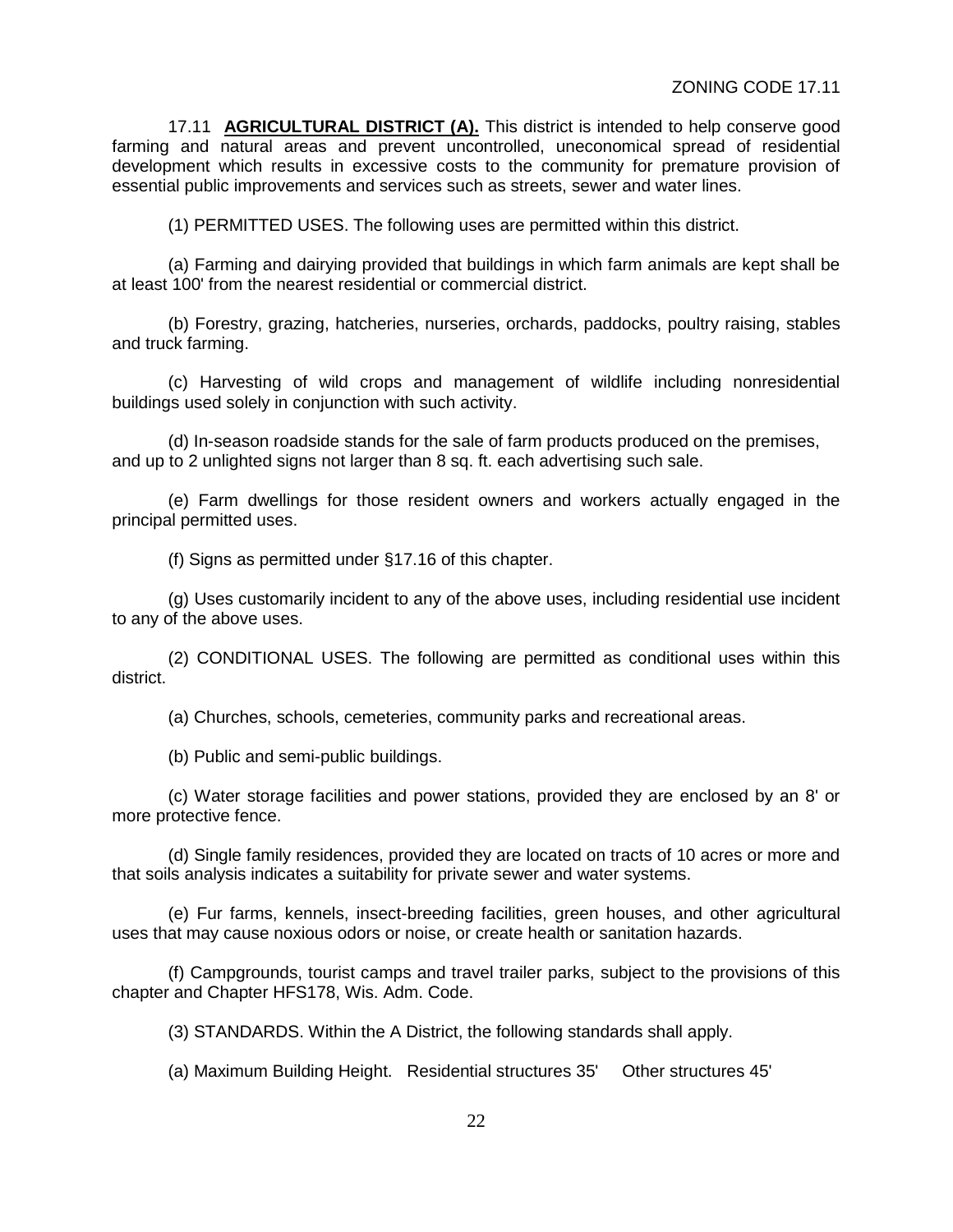- (b) Minimum Front Yard Setback. 50'
- (c) Minimum Rear Yard Setback. 50'
- (d) Minimum Side Yard Setback. 50'
- (e) Minimum Lot Area Per Family. 10 Acres

17.12 **PLANNED UNIT DEVELOPMENT DISTRICT (PUD).** The PUD District is intended to provide for large-scale combined use development. It is especially applicable to a development in which a number of different land uses, for example, residential, commercial, open space, etc., are combined in a design which provides for desirable and convenient living conditions and which minimizes conflicts between the various land uses involved.

(1) REQUIREMENTS. This zoning district shall have no definite and measurable boundaries until a specified Planned Unit Development shall be approved by the Village Board in accordance with the procedures prescribed for zoning amendments in §62.23, Wis. Stats. Plans for the proposed development shall be submitted to the Village Board, and shall show the location, size and proposed use of all structures and land included in the area involved. The plans may provide for a combination of single-family and multiple family residential development as well as other compatible uses.

(a) Each separate PUD District shall consist of an area of not less than 5 acres.

(b) All land uses in the PUD District shall be conditional uses, subject to the consideration and approval of the Village Board, upon review and recommendation of the Plan Commission, with regard to its acceptability under this section.

(c) The following criteria shall be applied to every proposed PUD as a basis for determining its consistency with the letter and spirit of this chapter.

- 1. Its compatibility with the site, with particular emphasis on the preservation of natural features and the use of open space.
- 2. Its overall compatibility with existing land uses in the vicinity and with probable future land uses in the vicinity.
- 3. The internal compatibility of the various land uses proposed to be included within the development.
- 4. Its compatibility with existing and probable future transportation facilities in the vicinity, and its tendency to increase the demand upon those facilities.
- 5. The provision of adequate internal circulation facilities, including streets and sidewalks, and parking facilities within the development.
- 6. Its compatibility with existing and probable future provision of public utility services such as sewer and water facilities, and its tendency to increase the demand upon those facilities.
- 7. Its compatibility with existing and probable other public services, such as schools, police and fire protection, street maintenance, etc., and its tendency to increase the demand upon these services.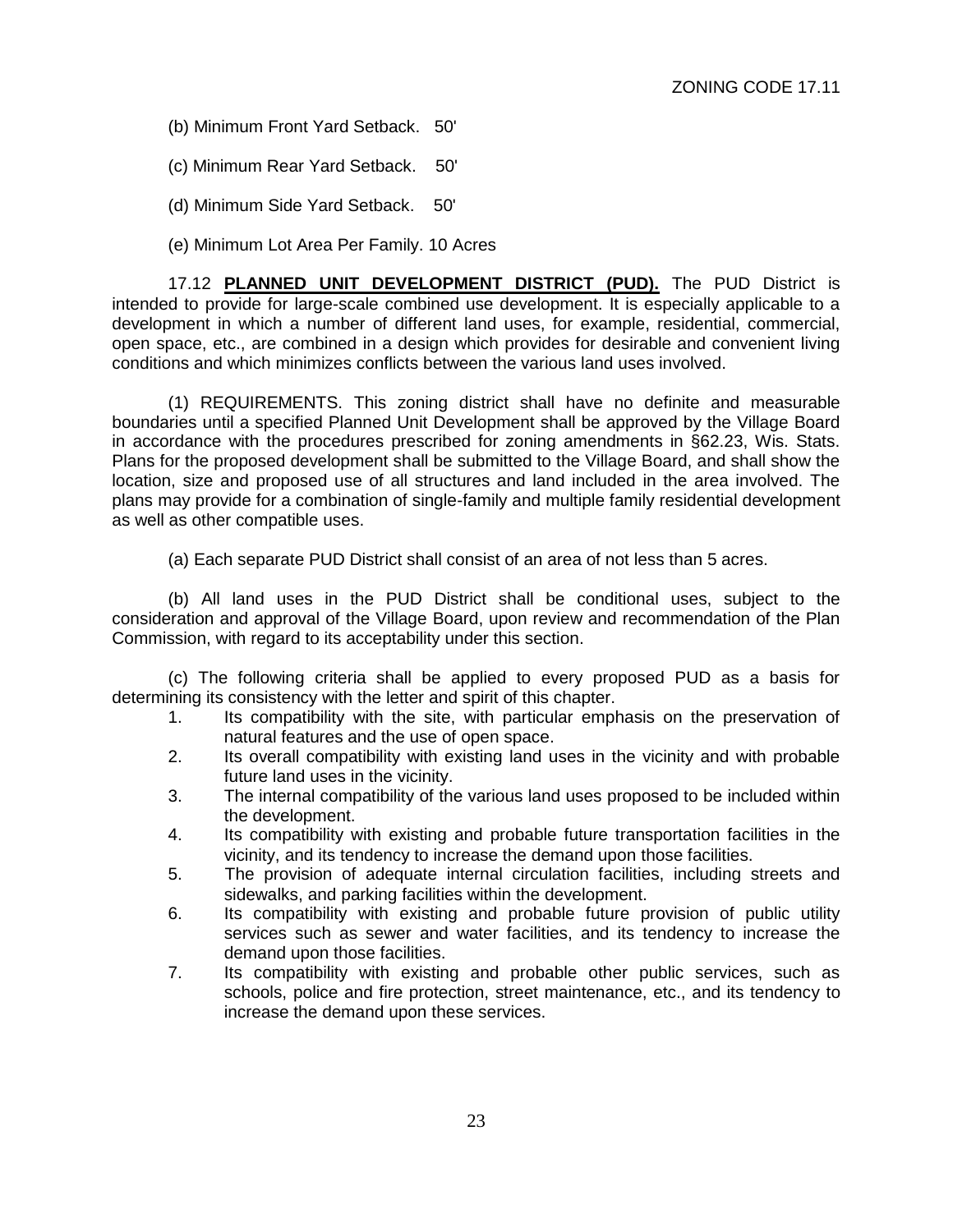- 8. The provision of adequate open space, the provision of public access to streams and bodies of water, the preservation of environmental and esthetic values, and provision of adequate and appropriate arrangements for the continuing preservation of the aforesaid features, including legal restrictions and other legal devices, and the provision of adequate and appropriate institutional arrangements for continued maintenance.
- 9. The long-term economic stability of the proposed development, and its economic impact on other properties in the vicinity.
- 10. The presentation of an adequate and practicable implementation schedule for completion of the development, whether by stages or all in one period, in order to insure that the adverse results of failure to complete the development may be effectively avoided.

## 17.15 **CONDITIONAL USES.**

(1) CONDITIONAL USE PERMITS. Application for conditional use permits shall be submitted to the Building Inspector on forms provided by the Building Inspector or designee. The forms shall be accompanied by a plan showing the location, size and shape of the lot(s) involved and of any proposed structures, and the existing and proposed use of each structure and lot.

(2) FEES. (Rev 1/1/07)Conditional use permit applications shall be submitted with a fee of \$300.00 to the Village Clerk/Treasurer.

(3) PLAN REVIEW. In all cases of proposed establishment of a conditional use specified in this chapter, the Village Board shall review the site, existing and proposed structures, architectural plans, neighboring uses, parking areas, driveway locations, highway access, traffic generation and circulation, drainage, sewerage and water systems and other aspects of proposed use.

(4) STANDARDS. No permit for a conditional use shall be granted unless the Village Board shall find that the following conditions are present:

(a) That the establishment, maintenance or operation of the conditional use will not be detrimental to or endanger the public health, safety, morals, comfort or general welfare.

(b) That the uses, values and enjoyment of other property in the neighborhood used for purposes already permitted shall be in no foreseeable manner, substantially impaired or diminished by the establishment, maintenance or operation of the conditional use.

(c) That the establishment of the conditional use will not impede the normal and orderly development and improvement of the surrounding property for uses permitted in the district.

(d) That adequate utilities, access roads, drainage and other necessary site improvements have been or are being provided.

(e) That adequate measures have been or will be taken to provide ingress or egress so designed as to minimize traffic congestion and traffic hazards in the public streets.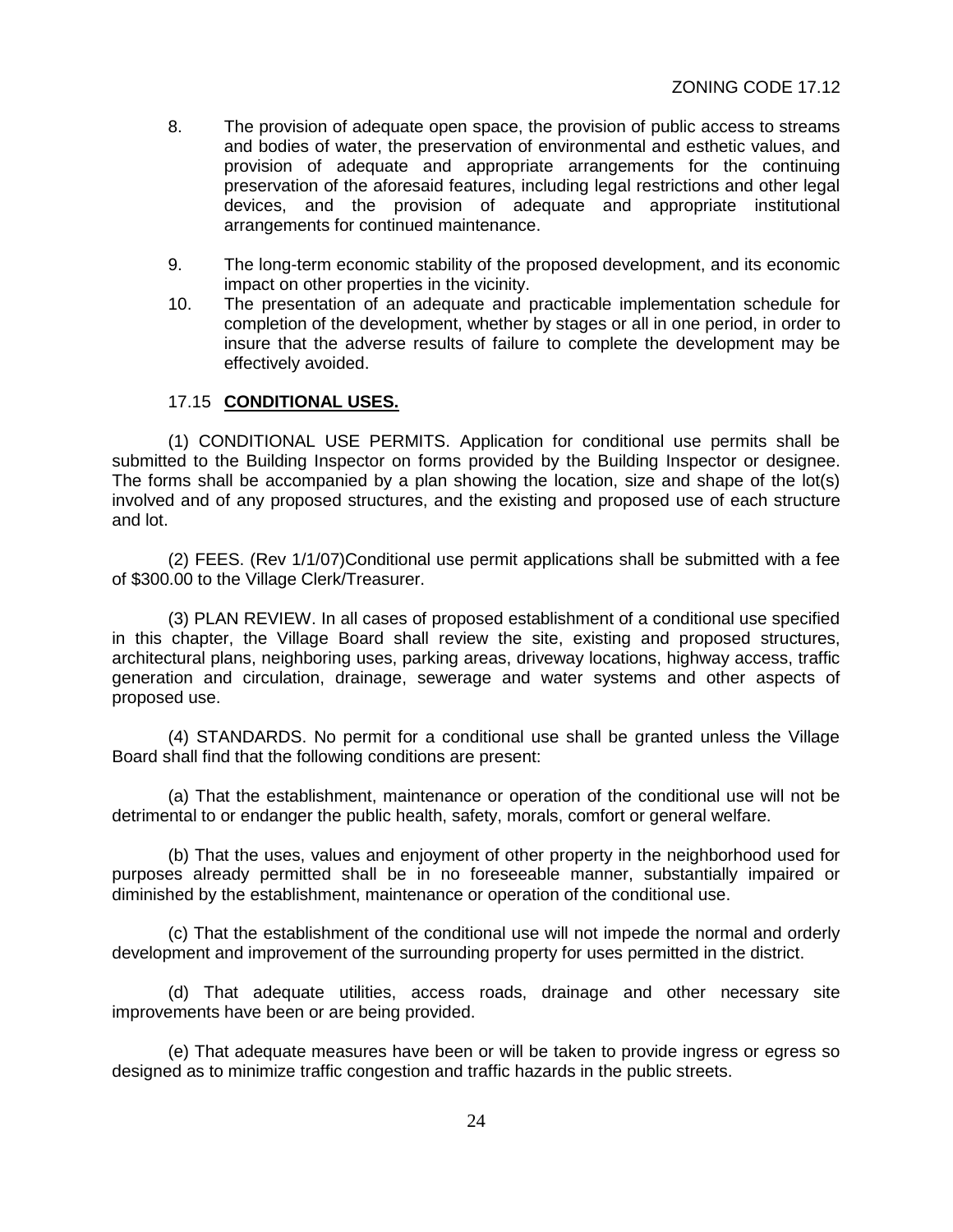(5) CONDITIONS AND GUARANTEES. Prior to granting a permit for a conditional use, the Village Board may stipulate such conditions and restrictions upon the establishment, maintenance and operation of the conditional use as it may find necessary to promote the public health, safety and general welfare of the community, and to secure compliance with the standards specified in (3) above. Establishment, maintenance and operation shall be construed to include, but shall not be limited to such factors as landscaping, architectural design, type of construction, construction commencement and completion dates, sureties, lighting, fencing, operation control, hours of operation, traffic circulation, deed restrictions, access restriction, yard and parking requirements, insofar as the Village Board shall find that conditions applying to these factors are necessary to fulfill the purposed and intent of this chapter. In all cases in which a permit for conditional use is granted, the Village Board may require such evidence and guarantees as it may deem necessary as proof that the conditions stipulated in connection therewith are being and will be complies with.

(6) COMPLIANCE REQUIRED. Conditional uses shall comply with all other provisions of this chapter such as lot width and area, yards, height, parking and loading.

(7) ISSUANCE. The Village Board may authorize the Building Inspector to issue a conditional use permit for conditional uses specified in this chapter after review and a public hearing, provided such uses are in accordance with the purpose and intent of this chapter.

(8) DENIAL AND RESUBMISSION. No application for a conditional use which has been denied wholly or in part by the Village Board shall be resubmitted for a period of one year from the date of such denial, except on the grounds that substantial new evidence or proof of change to compliance with the applicable conditions is included in the resubmitted application.

## 17.16 **SIGNS.**

(1) No sign shall hereafter be located, erected, moved, reconstructed, extended, enlarged, converted or structurally altered without a land use permit except those signs excepted below and without being in conformity with the provisions of this chapter. The sign shall also meet all the structural requirements of the building code.

(2) All signs are prohibited in R1, R2, and R3 Residential and Agricultural Districts except the following:

(a) Signs over show windows or doors of a nonconforming business establishment announcing without display or elaboration only the name and occupation of the proprietor and not to exceed 2' in height and 10' in length.

(b) Unlighted signs of up to 6 sq. ft. for advertisements for the lease or sale of the premises; provided that all such signs must be located directly on the premises involved and at least 5' from the nearest sidewalk or street, exception vision triangle restrictions shall still apply.

(c) Name, occupation and warning signs not to exceed 2 sq. ft. located on the premises.

(d) Signs and bulletin boards of up to 16 sq. ft. for public, charitable or religious institutions, provided that all such signs must be located directly on the premises involved and at least 5' from the nearest sidewalk or street, exception vision triangle restrictions shall still apply.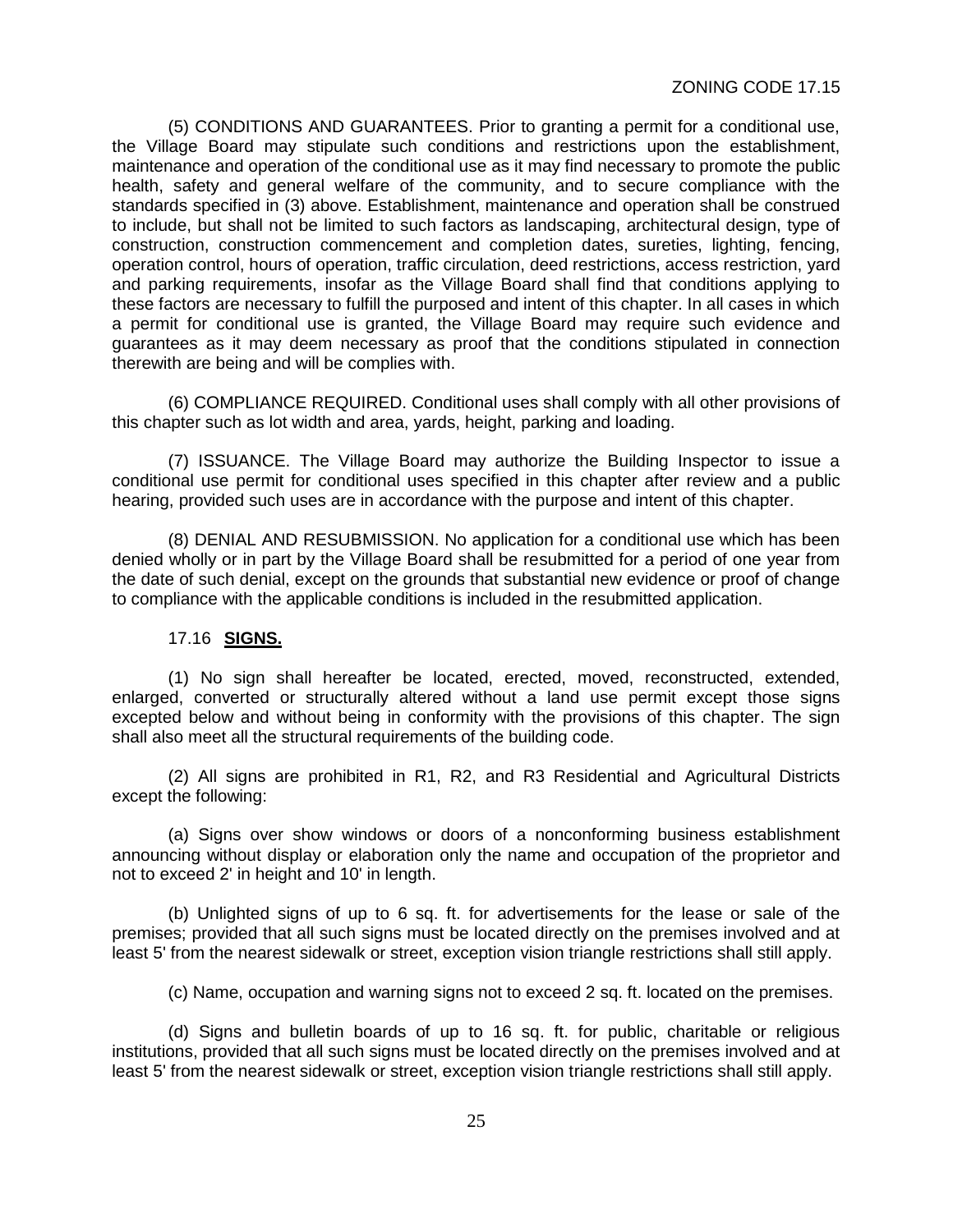(e) Memorial signs, tablets, names of buildings and date of erection when cut into any masonry surface or when constructed of metal and affixed flat against a structure.

(f) Official signs such as traffic control, parking restrictions, information and notices.

(g) Temporary signs or banners for special events when authorized by the police chief.

(h) Rummage and garage sale signs, auction signs, etc. provided that no such signs shall be placed within a public right-of-way (homeowner's side of sidewalk) and further provided that signs are removed within a 24 hour period. No signs shall be attached to traffic post or utilities poles.

(3)Signs are permitted in the Business and Industrial Districts, subject to the following restrictions:

(a) Wall signs placed against the exterior walls of buildings shall not extend more than 6" outside the building's wall surface, shall not exceed 200 sq. ft. in area for any one premise, and shall not exceed 20' in height above the mean centerline street grade.

(b) Projecting signs fastened to, suspended from or supported by structures shall not exceed 100 sq. ft. in area for any one premises, shall not extend more than 6' into any required yard, shall not extend more than 3' into any public right-of-way, shall not be less than 10' from all side lot lines, shall not exceed a height of 20' above the mean centerline street grade, and shall not be less than 10' above the sidewalk nor 15' above a driveway or alley.

(c) Ground signs shall not exceed 20' in height above the mean centerline street grade, shall meet all yard requirements for the district in which it is located, shall not exceed 100 sq. ft. on all sides for any one premise.

(d) Roof signs shall not exceed 10' in height above the roof, shall meet all the yard and height requirements for the district in which it is located, and shall not exceed 200 sq. ft. on all sides for any one premise.

(e) Window signs shall be placed only on the inside of commercial buildings and shall not exceed 25% of the glass area of the pane upon which the sign is displayed.

(f) Combinations of any of the above signs shall meet all the requirements of the individual sign.

(4) Flashing signs or signs with rhythmic variations in intensity of illumination are prohibited in all districts, regardless of size or location.

(5) Signs shall not resemble, imitate or approximate the shape, size, form or color of railroad or traffic signs, signals or devices. Signs shall not obstruct or interfere with the effectiveness of railroad or traffic signs, signals or devices. No sign shall be placed so as to obstruct or interfere with traffic visibility.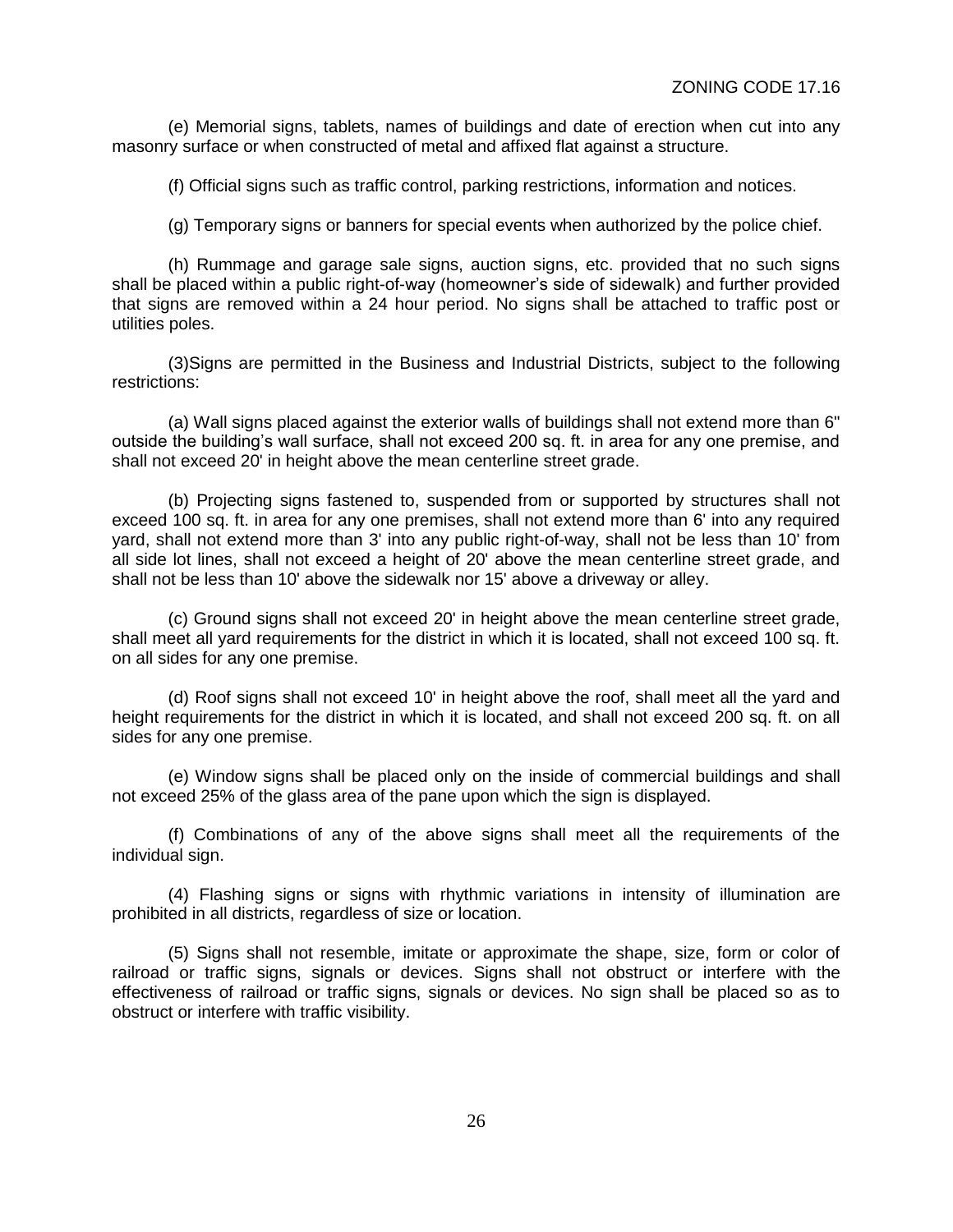(6) Signs lawfully existing at the time of the adoption or amendment of this chapter may be continued although the use, size or location does not conform with the provisions of this chapter. However, it shall be deemed a nonconforming use or structure, and the provisions of §17.18 shall apply.

#### 17.17 **OFF-STREET PARKING AND DRIVEWAYS.**

(1) The following off-street parking spaces shall be provided and satisfactorily maintained by the owner of the property, for each building, which after the effective date of chapter, is erected, enlarged or altered for any of the following purposes.

(a) Single & Two-family Dwellings: 2 spaces per dwelling unit.

(b) Multi-family Dwellings: 1.5 spaces per dwelling unit.

(c) Bowling Alley: At least 4 spaces for each alley, plus one space for each 2 employees on the shift of largest employment.

(d) Financial Institutions: At least one parking space for each 150 sq. ft. of gross floor area of customer service, plus one space per employee for the work shift with the largest number of employees.

(e) Hotels, Motels or Boarding Houses: At least one parking space for each lodging unit, plus one space for each employee for the work shift with the largest number of employees, plus one space per three persons, based on maximum capacity, for each public meeting or banquet room.

(f) Public Assembly Places With Fixed Seating: At least one parking space for each 3 seats based on maximum seating capacity.

(g) Public Assembly Places Without Fixed Seating: At least one parking space for each 50 sq. ft. of gross floor area, plus one space per employee for the work shift with the largest number of employees.

(h) Restaurants: At least one parking space per 150 sq. ft. of gross dining area, plus one space per employee for the work shift with the largest number of employees.

(i) Restaurants, Drive-in of Fast Food: At least one space per 50 sq. ft. of gross dining area, plus one space per employee for the work shift with the largest number of employees. Drive-in restaurants with drive-through facilities shall provide sufficient space for four waiting vehicles at each drive through service lane.

(j) Taverns and Night Clubs: One space per 50 sq. ft. of gross floor area, plus one space per employee for the work shift with the largest number of employees.

(k) Retail Sales, Customer & Personal Service Establishments: At least one parking space for each 150 sq. ft. of floor space.

(l) Manufacturing or Warehousing Establishments: At least one parking space for each employee, plus one space for each company vehicle operating from the premises.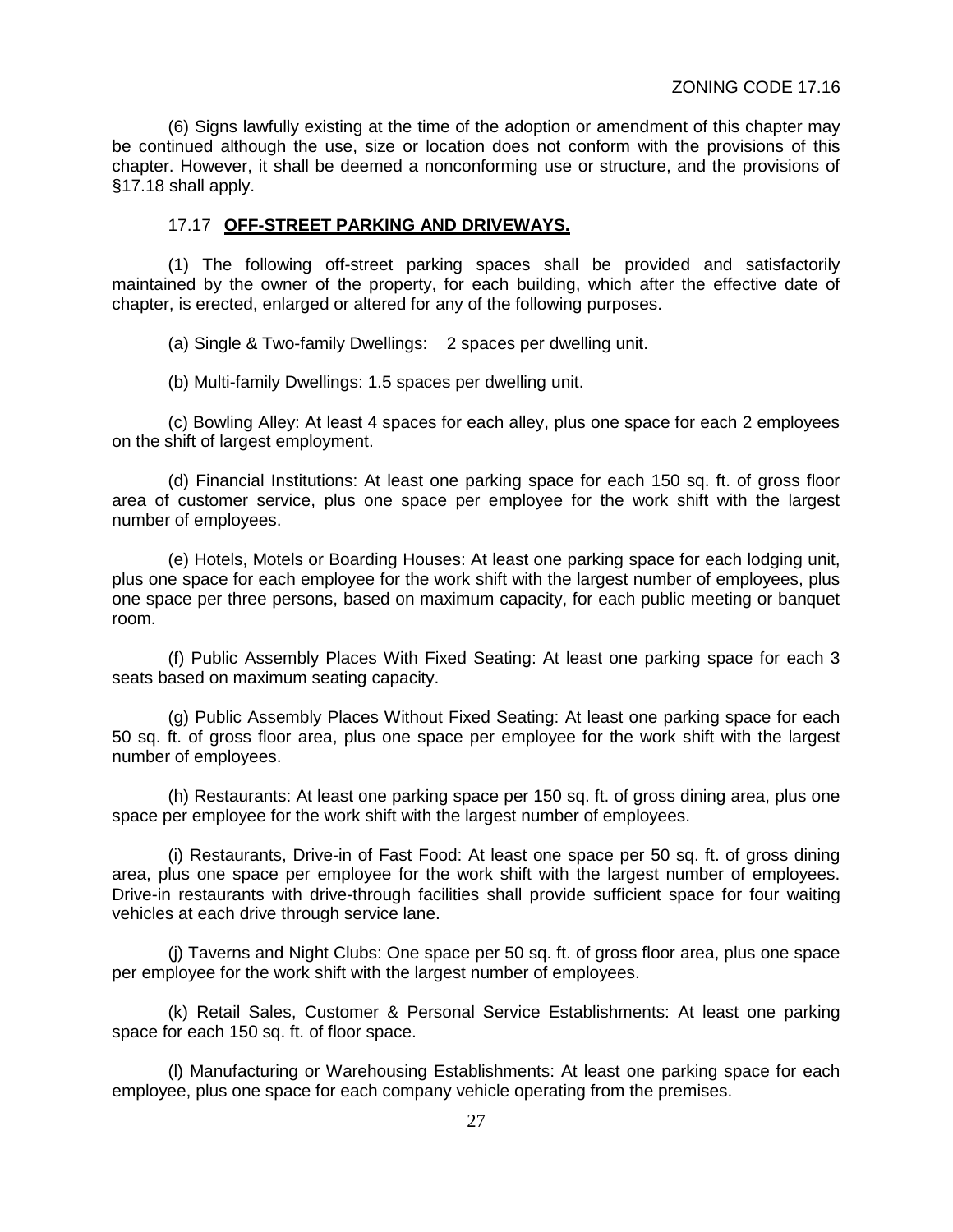(m) Wholesale Establishments: At least one parking space for each employee, plus one space for each company vehicle operating from the premises.

(2) DRIVEWAYS: All driveways installed, altered, changed, replaced or extended after the effective date of this ordinance shall meet the following requirements.

(a) Permits and Fees. Owner shall obtain a no fee permit and be given code copy for contractor.

(b) Openings: Openings for vehicular ingress and egress shall not exceed 24 ft. at the street right-of-way and 30 feet at the curb line.

(c) Vehicular entrances and exits. Vehicular entrances and exits shall not be any less than 200' from any pedestrian walkway, except in residential districts.

## 17.18 **NONCONFORMING USES**.

(1) The lawful use of buildings, signs or premises existing at the time of the adoption of this chapter or any amendment thereof may be continued although such use does not conform with the provisions of this chapter.

(2) Nonconforming uses are subject to the following provisions:

(a) A nonconforming use may not be extended.

(b) Structural repairs or alterations of any nonconforming building shall not, during its life, exceed 50% of the local assessed value of the building at the time of becoming a nonconforming use unless permanently changed to a conforming use.

(c) A nonconforming use may be changed to another nonconforming use of the same or greater restriction, but shall not thereafter be changed again to another nonconforming use of the same restriction, but only to one of a greater restriction.

(d) If any nonconforming use of any building or premises is discontinued for a period of 12 months, any future use of the building or premises shall conform to this chapter.

#### 17.19 **BOARD OF ZONING APPEALS**.

(1) ORGANIZATION. See §1.28 of this municipal code.

(2) FEES. (Rev 1/1/07) Zoning change and variance appeals shall submit a fee of \$300.00 with application to the Village Clerk/Treasurer.

(3) RULES. The Board of Zoning Appeals shall adopt rules for its government and procedure. Meetings of the Board of Zoning Appeals shall be held at the call of the Chairman and at such other times as the Board of Appeals may determine. The Chairman, or in his absence, the Acting Chairman, may administer and compel the attendance of witnesses. All meetings shall be open to the public.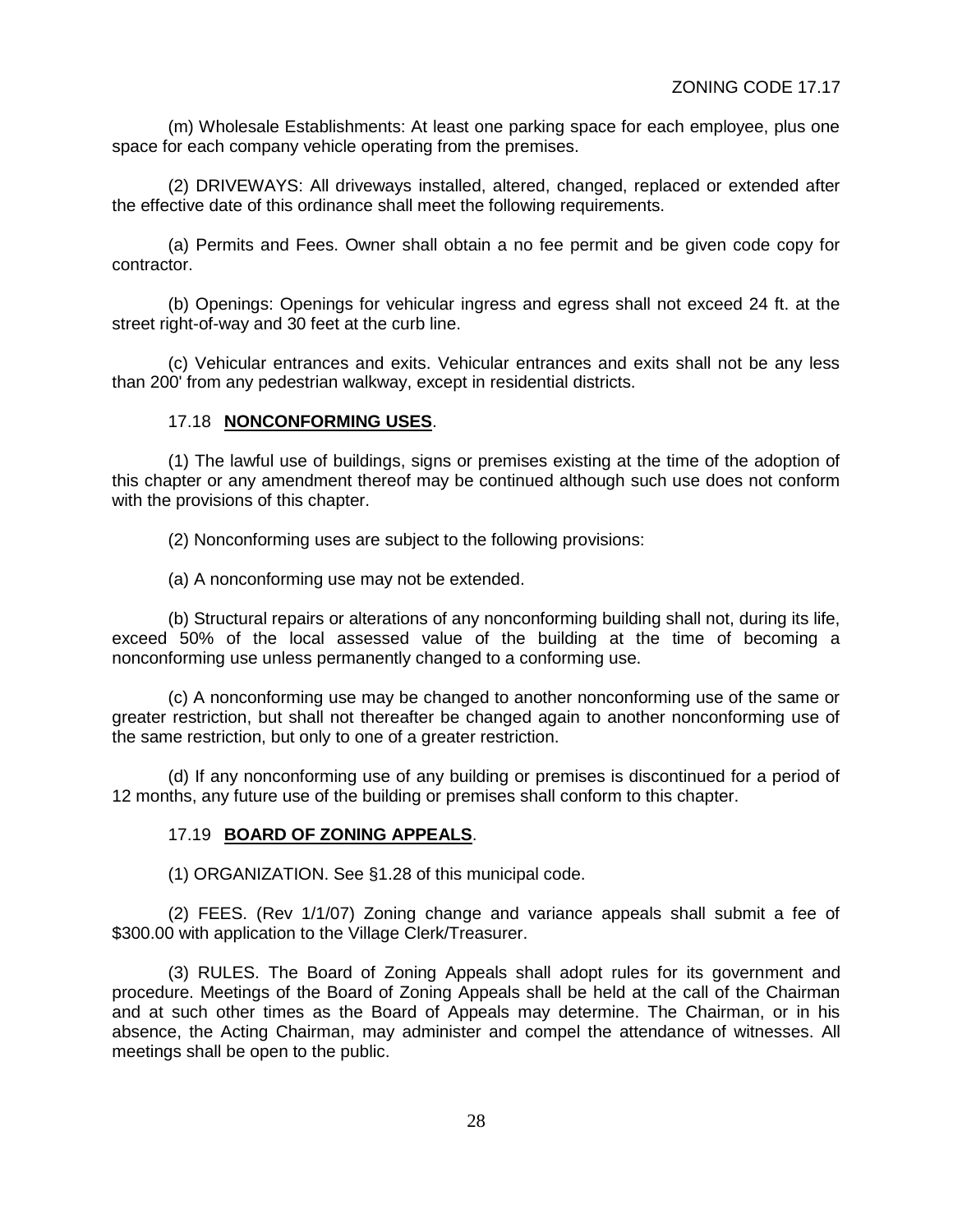(4) MINUTES. The Board of Zoning Appeals shall keep minutes of its proceedings, showing the vote of each member upon each question, or, if absent or failing to vote, indicating such fact, and shall keep records of its examinations and other official actions, all of which shall be immediately filed in the office of the Village Clerk and shall be a public record.

(5) APPEALS. Appeals to the Board of Zoning Appeals may be taken by any person aggrieved or by any officer, department, board of commission of the Village affected by any decision or ruling of the Village Clerk under this chapter, within 15 days after the decision or ruling. Appeals shall be filed with the Village Clerk and with the Board a notice of appeal, specifying the ground therefore. The Village Clerk shall forthwith transmit to the Board all of the papers constituting the record upon which the action appealed from was taken. The Board of Zoning Appeals shall fix a reasonable time for the hearing of appeals and give public notice thereof as well as due notice to all parties in interest, and shall decide the same within a reasonable time.

(6) POWERS OF THE BOARD. Except as specifically provided, no action of the Board of Zoning Appeals shall have the effect of permitting in any district uses prohibited in such district. The Board of Zoning Appeals shall have the following powers:

(a) To hear and decide appeals where it is alleged there is an error in any order, requirement, decision or determination made by an official in the enforcement of this chapter.

(b) To hear and decide special exception to the terms of this chapter upon which such Board is required to pass under this chapter.

(c) To authorize, upon appeal in specific cases, such variance from the terms of this chapter, as will not be contrary to the public interest, where, owning to special conditions, a literal enforcement will result in practical difficulty or unnecessary hardship, so that the spirit of this chapter shall be observed, public safety and welfare secured, and substantial justice done.

(7) DECISIONS. The Board of Zoning Appeals may reverse or affirm wholly or in part or may modify any order, requirement, decision or determination appealed from and shall make such order, requirement, decision or determination as in its opinion ought to be made, and to that end shall have all the powers of the Building Inspector. The concurring vote of 4 members of the Board shall be necessary to reverse any order, requirement, decision or determination appealed from or to decide in favor of the applicant on any matter on which it is required to pass or to effect a variance.

#### 17.20 **ENFORCEMENT.**

(1) The Village Board designates that the Village Building Inspector enforce this chapter by means of land use permits, the cost of which shall be established by the Board.

(2) No building, structure or use shall hereafter be erected, moved or structurally altered until a land use permit has been applied for and issued. The Building Inspector shall not issue a permit for a structure or use that is not allowed by this chapter.

(3) All applications shall be accompanied by plans in duplicate, drawn to scale, showing the location, actual shape and dimensions of the lot to be built upon, the exact size and location of the proposed building or existing buildings and accessory buildings on the lot, the existing